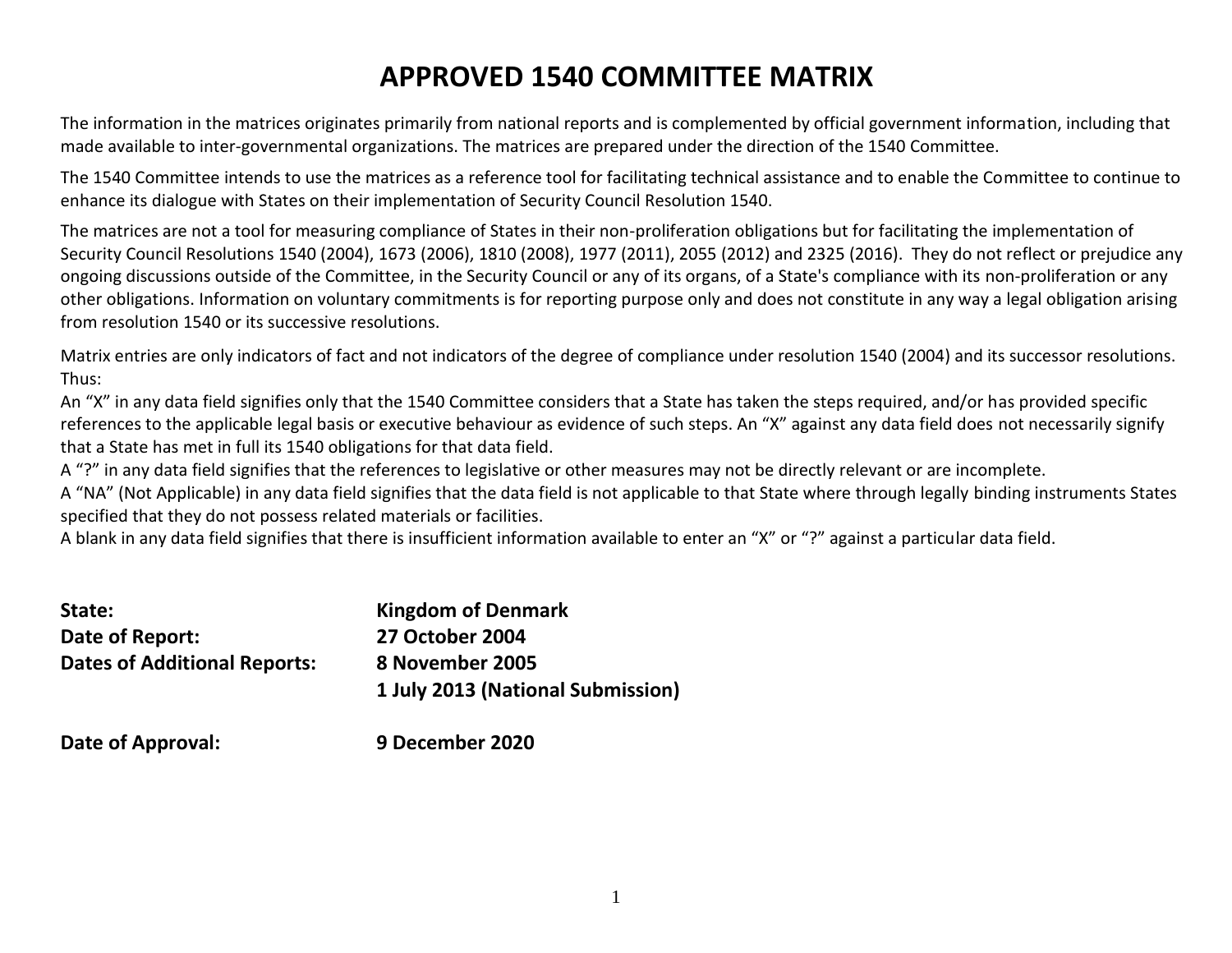## **I. OP 1 and related matters from OP 5, OP 8 (a), (b), (c) and OP10**

|                | <b>Adherence to legally binding</b><br>instruments, membership of<br>organisations, participation<br>in arrangements and<br>statements made. | Relevant information (i.e. signing, deposit of instrument of accession, ratification, etc) |  |  |  |  |  |  |  |  |
|----------------|----------------------------------------------------------------------------------------------------------------------------------------------|--------------------------------------------------------------------------------------------|--|--|--|--|--|--|--|--|
| 1              | Nuclear Non-<br><b>Proliferation Treaty</b><br>(NPT)                                                                                         | Deposit 3 January 1969                                                                     |  |  |  |  |  |  |  |  |
| $\overline{2}$ | Nuclear Weapons Free<br>Zone/ Protocol(s)                                                                                                    |                                                                                            |  |  |  |  |  |  |  |  |
| 3              | International<br>Convention for the<br>Suppression of Acts of<br>Nuclear Terrorism                                                           | Deposit 20 March 2007                                                                      |  |  |  |  |  |  |  |  |
| 4              | Convention on Physical<br><b>Protection of Nuclear</b><br>Material (CPPNM)                                                                   | Deposit 6 September 1991                                                                   |  |  |  |  |  |  |  |  |
| 5              | 2005 Amendment to the<br><b>CPPNM</b>                                                                                                        | Deposit 19 May 2010                                                                        |  |  |  |  |  |  |  |  |
| 6              | Comprehensive Nuclear-<br>Test-Ban Treaty (CTBT)<br>(not in force)                                                                           | Deposit 21 December 1998                                                                   |  |  |  |  |  |  |  |  |
| $\overline{7}$ | Chemical Weapons<br>Convention (CWC)                                                                                                         | Deposit 13 July 1995                                                                       |  |  |  |  |  |  |  |  |
| 8              | <b>Biological Weapons</b><br>Convention (BWC)                                                                                                | Deposit 1 March 1973                                                                       |  |  |  |  |  |  |  |  |
| 9              | Geneva Protocol of 1925                                                                                                                      | Deposit 5 May 1930                                                                         |  |  |  |  |  |  |  |  |
| 10             | 1997 International<br>Convention for the<br>Suppression of Terrorist<br>Bombings                                                             | Deposit 31 August 2001                                                                     |  |  |  |  |  |  |  |  |
| 11             | 1999 International<br>Convention for the<br>Suppression of the<br><b>Financing of Terrorism</b>                                              | Deposit 27 August 2002                                                                     |  |  |  |  |  |  |  |  |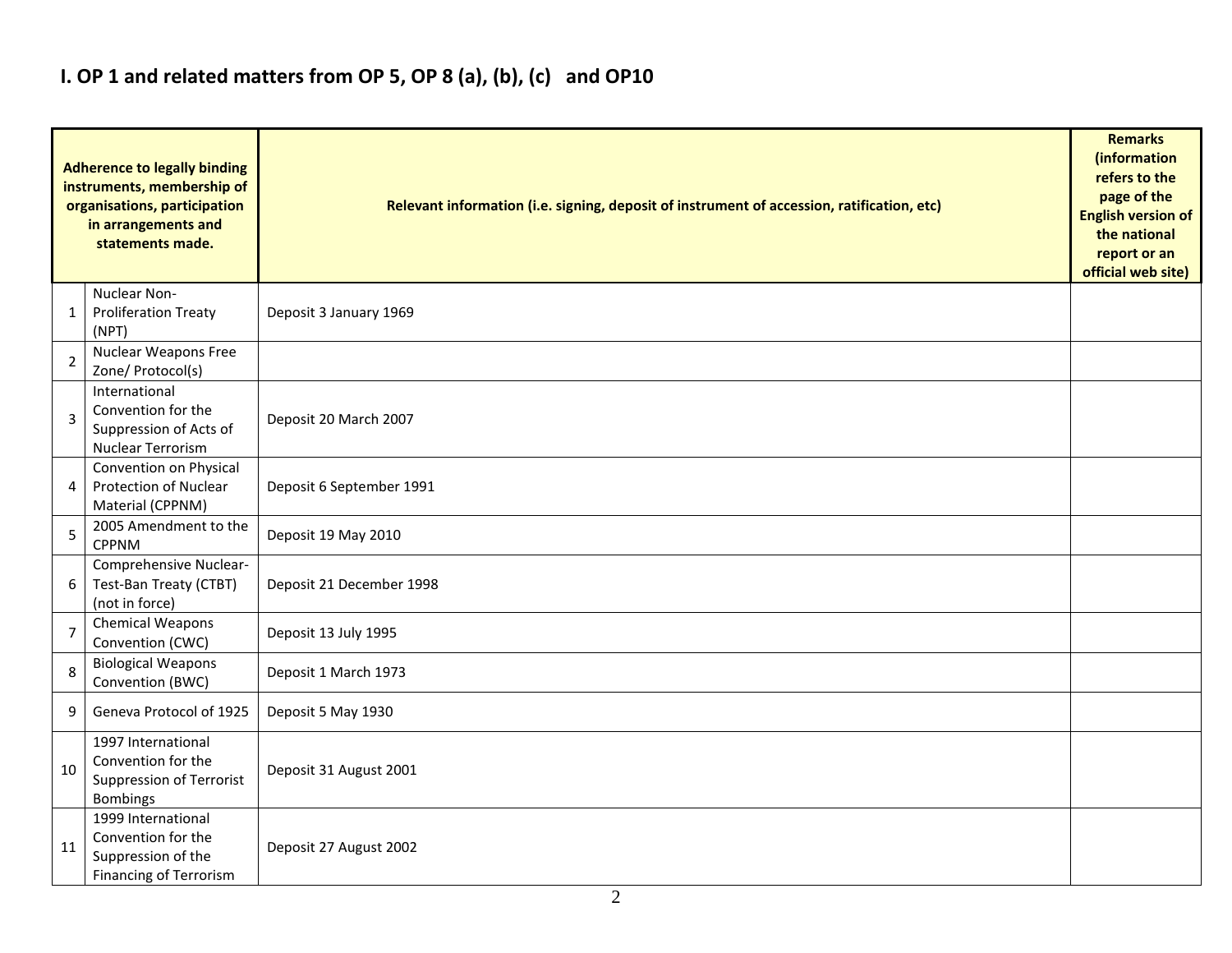| 12 | 2005 Protocol to the<br>Convention for the<br>suppression of unlawful<br>acts against the safety of<br>maritime navigation                               | Deposit 14 September 2018                                                                                                                                                                                                                                            |  |
|----|----------------------------------------------------------------------------------------------------------------------------------------------------------|----------------------------------------------------------------------------------------------------------------------------------------------------------------------------------------------------------------------------------------------------------------------|--|
| 13 | 2005 Protocol to the<br>Protocol for the<br>suppression of unlawful<br>acts against the safety of<br>fixed platforms located<br>on the continental shelf | Deposit 14 September 2018                                                                                                                                                                                                                                            |  |
| 14 | 2010 Convention on the<br>Suppression of Unlawful<br>Acts Relating to<br><b>International Civil</b><br>Aviation                                          |                                                                                                                                                                                                                                                                      |  |
| 15 | Other relevant regional<br>legally binding<br>instruments                                                                                                |                                                                                                                                                                                                                                                                      |  |
| 16 | <b>International Atomic</b><br>Energy Agency (IAEA)                                                                                                      | <b>Since 1957</b>                                                                                                                                                                                                                                                    |  |
| 17 | Directly relevant<br>Arrangements                                                                                                                        | Missile Technology Control Regime (MTCR)<br><b>Nuclear Suppliers Group (NSG)</b><br>Zangger Committee (ZC)<br>Australia Group (AG)<br>Wassenaar Arrangement (WA)<br>Proliferation Security Initiative (PSI)<br>Global Initiative to Combat Nuclear Terrorism (GICNT) |  |
| 18 | Statement on non-<br>provision of WMD and<br>related materials to<br>non-State actors                                                                    | State reports that it does not provide any form of support to non-State actors that attempt to develop, acquire, manufacture,<br>possess, transport, transfer or use nuclear, chemical or biological weapons and their means of delivery                             |  |
| 19 | Membership in relevant<br>international, regional<br>or sub-regional<br>organisations                                                                    | World Customs Organisation (WCO)<br>World Health Organisation (WHO)<br>World Organisation for Animal Health (OIE)<br><b>INTERPOL</b><br>International Maritime Organisation (IMO)<br>Organisation for Security and Cooperation in Europe (OSCE)                      |  |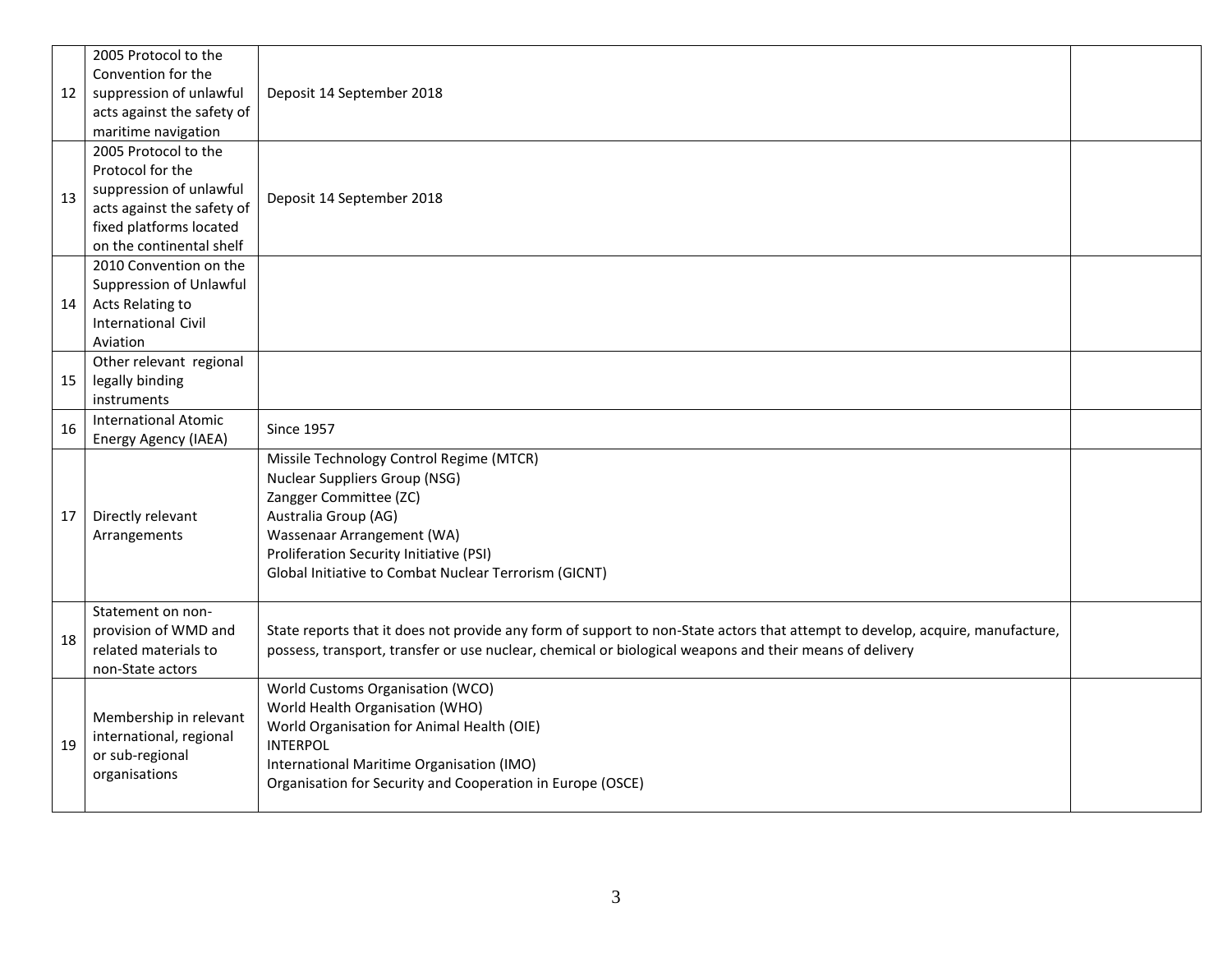### **II. OP 2 - Nuclear Weapons (NW), Chemical Weapons (CW) and Biological Weapons (BW)**

|                | <b>National legislation which</b><br>prohibits persons or entities |             |                                |                   | <b>National legal framework</b>                                                                                                                                                                                                                                          |        |                        | <b>Enforcement and civil/criminal penalties</b> |                                                                                                                                                                                                                                                                                                                                                                                                                                       |                |
|----------------|--------------------------------------------------------------------|-------------|--------------------------------|-------------------|--------------------------------------------------------------------------------------------------------------------------------------------------------------------------------------------------------------------------------------------------------------------------|--------|------------------------|-------------------------------------------------|---------------------------------------------------------------------------------------------------------------------------------------------------------------------------------------------------------------------------------------------------------------------------------------------------------------------------------------------------------------------------------------------------------------------------------------|----------------|
|                | to engage in one of the<br>following activities and its            | $\mathbf N$ | $X$ /?<br>$\mathbf{C}$         | B                 | Source document of national implementation<br>law                                                                                                                                                                                                                        | N      | $X$ /?<br>$\mathbf{C}$ | $\mathbf{B}$                                    | <b>Source document</b>                                                                                                                                                                                                                                                                                                                                                                                                                | <b>Remarks</b> |
| 1              | enforcement<br>manufacture                                         | W<br>X      | $\boldsymbol{\mathsf{W}}$<br>X | W<br>$\mathsf{X}$ | NW/CW/BW:<br>Consolidated Act No. 1316 of 26 November<br>2007 on Weapons and Explosives, Section 5<br>BW:<br>Executive Order No. 981 of 15 October 2009<br>(on securing specific biological substances,<br>delivery systems and related materials), Article<br>4         | W<br>X | W<br>Χ                 | W<br>$\boldsymbol{X}$                           | NW/CW/BW:<br>Consolidated Act No. 1316 of 26 November<br>2007 on Weapons and Explosives, Section 10<br>BW:<br>Act No. 474 of 17 June 2008 (on securing<br>specific biological substances, delivery systems<br>and related materials), Section 6<br>Executive Order No. 981 of 15 October 2009<br>(on securing specific biological substances,<br>delivery systems and related materials), Article<br>24<br>Criminal Code, Section 192 |                |
| $\overline{2}$ | acquire                                                            | X           | X                              | $\mathsf{X}$      | NW/CW/BW:<br>Consolidated Act No. 1316 of 26 November<br>2007 on Weapons and Explosives, Section 5<br>BW:<br>Executive Order No. 981 of 15 October 2009<br>(on securing specific biological substances,<br>delivery systems and related materials),<br>Articles 4 and 19 | X      | X                      | $\boldsymbol{X}$                                | NW/CW/BW:<br>Consolidated Act No. 1316 of 26 November<br>2007 on Weapons and Explosives, Section 10<br>BW:<br>Act No. 474 of 17 June 2008 (on securing<br>specific biological substances, delivery systems<br>and related materials), Section 6<br>Executive Order No. 981 of 15 October 2009<br>(on securing specific biological substances,<br>delivery systems and related materials), Article<br>24<br>Criminal Code, Chapter 5   |                |
| 3              | possess                                                            | X           | Χ                              | $\mathsf{X}$      | NW/CW/BW:<br>Consolidated Act No. 1316 of 26 November<br>2007 on Weapons and Explosives, Section 5<br>BW:                                                                                                                                                                | X      | Χ                      | $\mathsf{X}$                                    | NW/CW/BW:<br>Consolidated Act No. 1316 of 26 November<br>2007 on Weapons and Explosives, Section 10<br>BW:                                                                                                                                                                                                                                                                                                                            |                |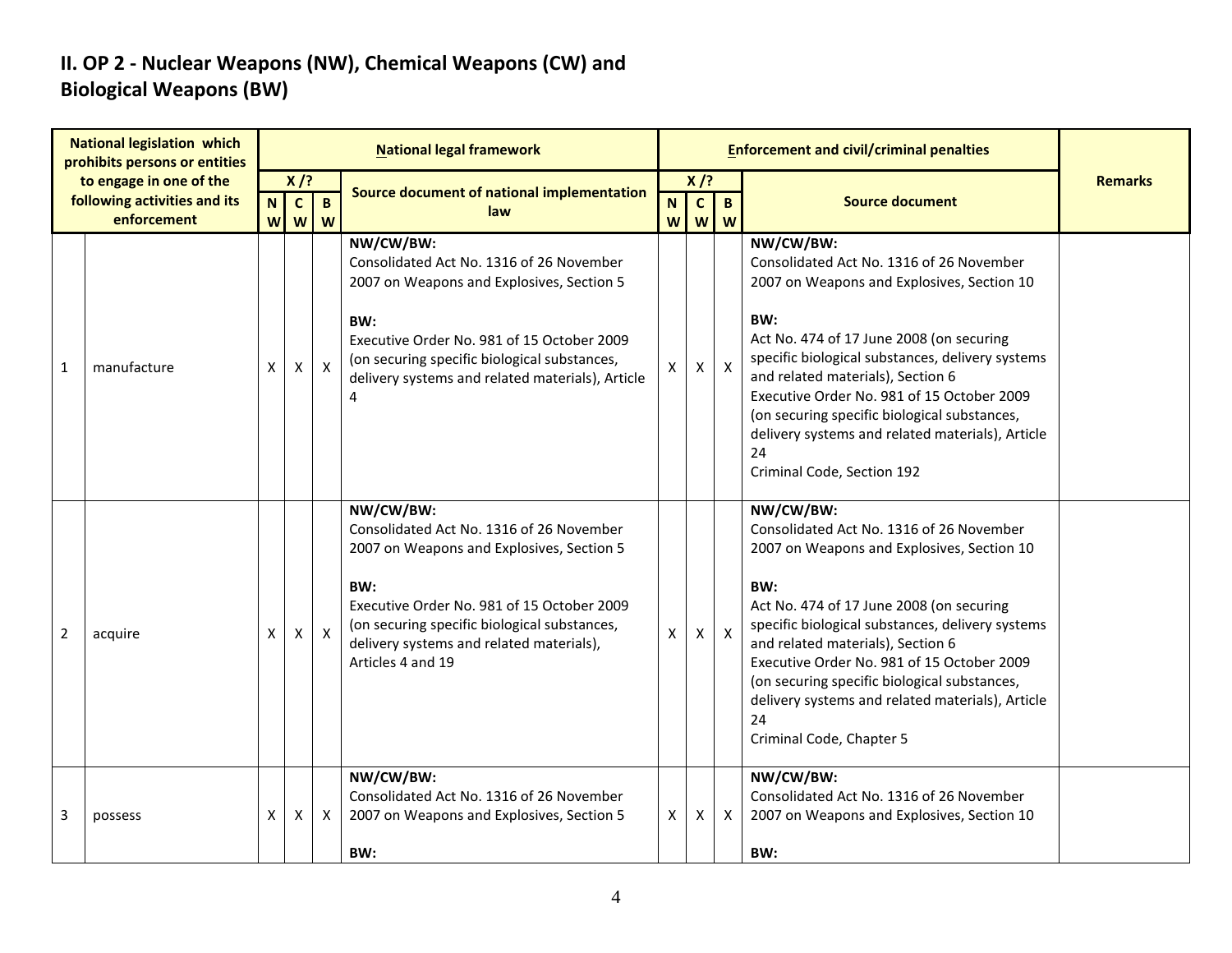|   |           |   |   |              | Executive Order No. 981 of 15 October 2009<br>(on securing specific biological substances,<br>delivery systems and related materials), Article                                                                                                                           |   |    |                           | Act No. 474 of 17 June 2008 (on securing<br>specific biological substances, delivery systems<br>and related materials), Section 6<br>Executive Order No. 981 of 15 October 2009<br>(on securing specific biological substances,<br>delivery systems and related materials), Article<br>24<br>Criminal Code, Section 192                                                                                 |  |
|---|-----------|---|---|--------------|--------------------------------------------------------------------------------------------------------------------------------------------------------------------------------------------------------------------------------------------------------------------------|---|----|---------------------------|---------------------------------------------------------------------------------------------------------------------------------------------------------------------------------------------------------------------------------------------------------------------------------------------------------------------------------------------------------------------------------------------------------|--|
| 4 | develop   | X | X | $\mathsf{X}$ | NW/CW/BW:<br>Consolidated Act No. 1316 of 26 November<br>2007 on Weapons and Explosives, Section 5<br>BW:<br>Executive Order No. 981 of 15 October 2009<br>(on securing specific biological substances,<br>delivery systems and related materials), Article<br>4         | X | X. | $\boldsymbol{\mathsf{X}}$ | NW/CW/BW:<br>Consolidated Act No. 1316 of 26 November<br>2007 on Weapons and Explosives, Section 10<br>BW:<br>Act No. 474 of 17 June 2008 (on securing<br>specific biological substances, delivery systems<br>and related materials), Section 6<br>Executive Order No. 981 of 15 October 2009<br>(on securing specific biological substances,<br>delivery systems and related materials), Article<br>24 |  |
| 5 | transport | х | X | X            | NW/CW/BW:<br>Consolidated Act No. 1316 of 26 November<br>2007 on Weapons and Explosives, Section 5<br>BW:<br>Executive Order No. 981 of 15 October 2009<br>(on securing specific biological substances,<br>delivery systems and related materials),<br>Articles 1 and 16 | X | X  | $\mathsf{X}$              | NW/CW/BW:<br>Consolidated Act No. 1316 of 26 November<br>2007 on Weapons and Explosives, Section 10<br>BW:<br>Act No. 474 of 17 June 2008 (on securing<br>specific biological substances, delivery systems<br>and related materials), Section 6<br>Executive Order No. 981 of 15 October 2009<br>(on securing specific biological substances,<br>delivery systems and related materials), Article<br>24 |  |
| 6 | transfer  | X | X | $\mathsf{X}$ | NW/CW/BW:<br>Consolidated Act No. 1316 of 26 November<br>2007 on Weapons and Explosives, Section 5<br>BW:<br>Executive Order No. 981 of 15 October 2009<br>(on securing specific biological substances,<br>delivery systems and related materials),<br>Articles 1 and 19 | X | X. | $\mathsf{X}$              | NW/CW/BW:<br>Consolidated Act No. 1316 of 26 November<br>2007 on Weapons and Explosives, Section 10<br>BW:<br>Act No. 474 of 17 June 2008 (on securing<br>specific biological substances, delivery systems<br>and related materials), Section 6<br>Executive Order No. 981 of 15 October 2009                                                                                                           |  |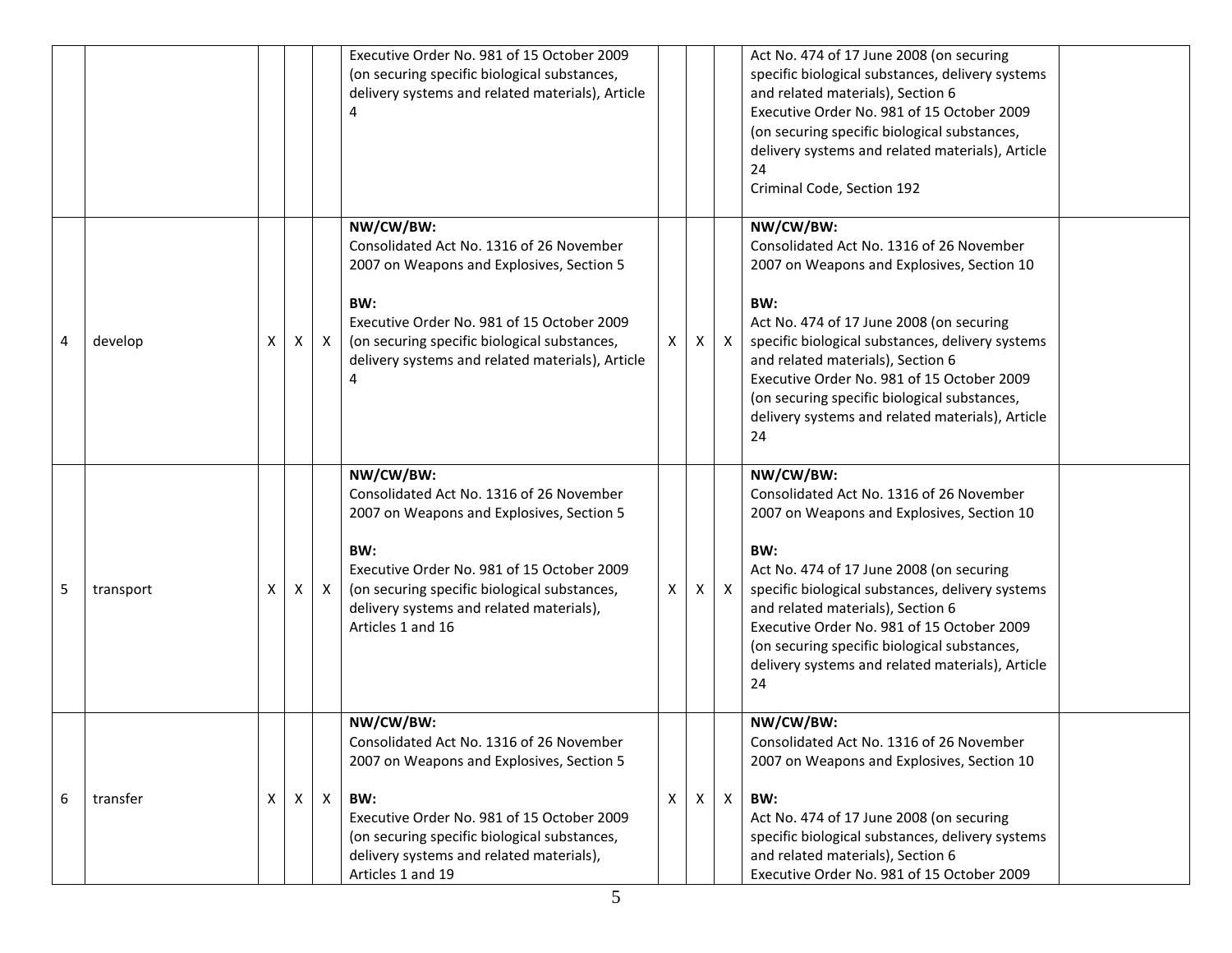|                |                                                                    |              |   |              |                                                                                                                                                                                                                                                                                                               |              |              |                           | (on securing specific biological substances,<br>delivery systems and related materials), Article<br>24                                                                                                                                                                                                                                                                                                  |  |
|----------------|--------------------------------------------------------------------|--------------|---|--------------|---------------------------------------------------------------------------------------------------------------------------------------------------------------------------------------------------------------------------------------------------------------------------------------------------------------|--------------|--------------|---------------------------|---------------------------------------------------------------------------------------------------------------------------------------------------------------------------------------------------------------------------------------------------------------------------------------------------------------------------------------------------------------------------------------------------------|--|
| $\overline{7}$ | use                                                                | X            | Χ | X            | NW/CW/BW:<br>Consolidated Act No. 1316 of 26 November<br>2007 on Weapons and Explosives, Section 5<br>BW:<br>Executive Order No. 981 of 15 October 2009<br>(on securing specific biological substances,<br>delivery systems and related materials), Article<br>4                                              | X            | X.           | $\mathsf{X}$              | NW/CW/BW:<br>Consolidated Act No. 1316 of 26 November<br>2007 on Weapons and Explosives, Section 10<br>BW:<br>Act No. 474 of 17 June 2008 (on securing<br>specific biological substances, delivery systems<br>and related materials), Section 6<br>Executive Order No. 981 of 15 October 2009<br>(on securing specific biological substances,<br>delivery systems and related materials), Article<br>24 |  |
| 8              | attempt to engage in<br>abovementioned<br>activities               | X            | X | $\mathsf{X}$ | NW/CW/BW:<br>Consolidated Act No. 1316 of 26 November<br>2007 on Weapons and Explosives, Section 10,<br>with Criminal Code, Section 22                                                                                                                                                                        | Χ            | X            | $\mathsf{X}$              | NW/CW/BW:<br>Consolidated Act No. 1316 of 26 November<br>2007 on Weapons and Explosives, Section 10,<br>with Criminal Code, Section 22                                                                                                                                                                                                                                                                  |  |
| 9              | participate as an<br>accomplice in<br>abovementioned<br>activities | X            | X | $\mathsf{X}$ | NW/CW/BW:<br>Consolidated Act No. 1316 of 26 November<br>2007 on Weapons and Explosives, Section 10,<br>Subsection 5<br>Criminal Code, Section 23                                                                                                                                                             | $\mathsf{X}$ | $\mathsf{X}$ | $\boldsymbol{\mathsf{X}}$ | NW/CW/BW:<br>Criminal Code, Section 23                                                                                                                                                                                                                                                                                                                                                                  |  |
| 10             | assist in<br>abovementioned<br>activities                          | X            | X | $\mathsf{X}$ | NW/CW/BW:<br>Consolidated Act No. 1316 of 26 November<br>2007 on Weapons and Explosives, Section 7c<br>(technical assistance - only outside EU)<br>Criminal Code, Section 23                                                                                                                                  | Χ            | X.           | $\boldsymbol{\mathsf{X}}$ | NW/CW/BW:<br>Criminal Code, Section 23                                                                                                                                                                                                                                                                                                                                                                  |  |
| 11             | finance<br>abovementioned<br>activities                            | $\mathsf{X}$ | X | $\mathsf{X}$ | NW/CW/BW:<br>Act on Measures to Prevent Money Laundering<br>and Financing of Terrorism No. 442, 2007,<br>Sections 4 and 5 (consolidated the Danish Act<br>117 of 2006 on Measures to Prevent Money<br>Laundering and Terrorist Financing and its<br>2007 amendments)<br>Criminal Code, Sections 114a and 114b | $\mathsf{X}$ | X            | $\mathsf{X}$              | NW/CW/BW:<br>Act on Measures to Prevent Money Laundering<br>and Financing of Terrorism No. 442, 2007,<br>Sections 5 and 37<br>Criminal Code, Sections 192a (1) and (2), 114<br>$(1)$ 6) and 114a and b                                                                                                                                                                                                  |  |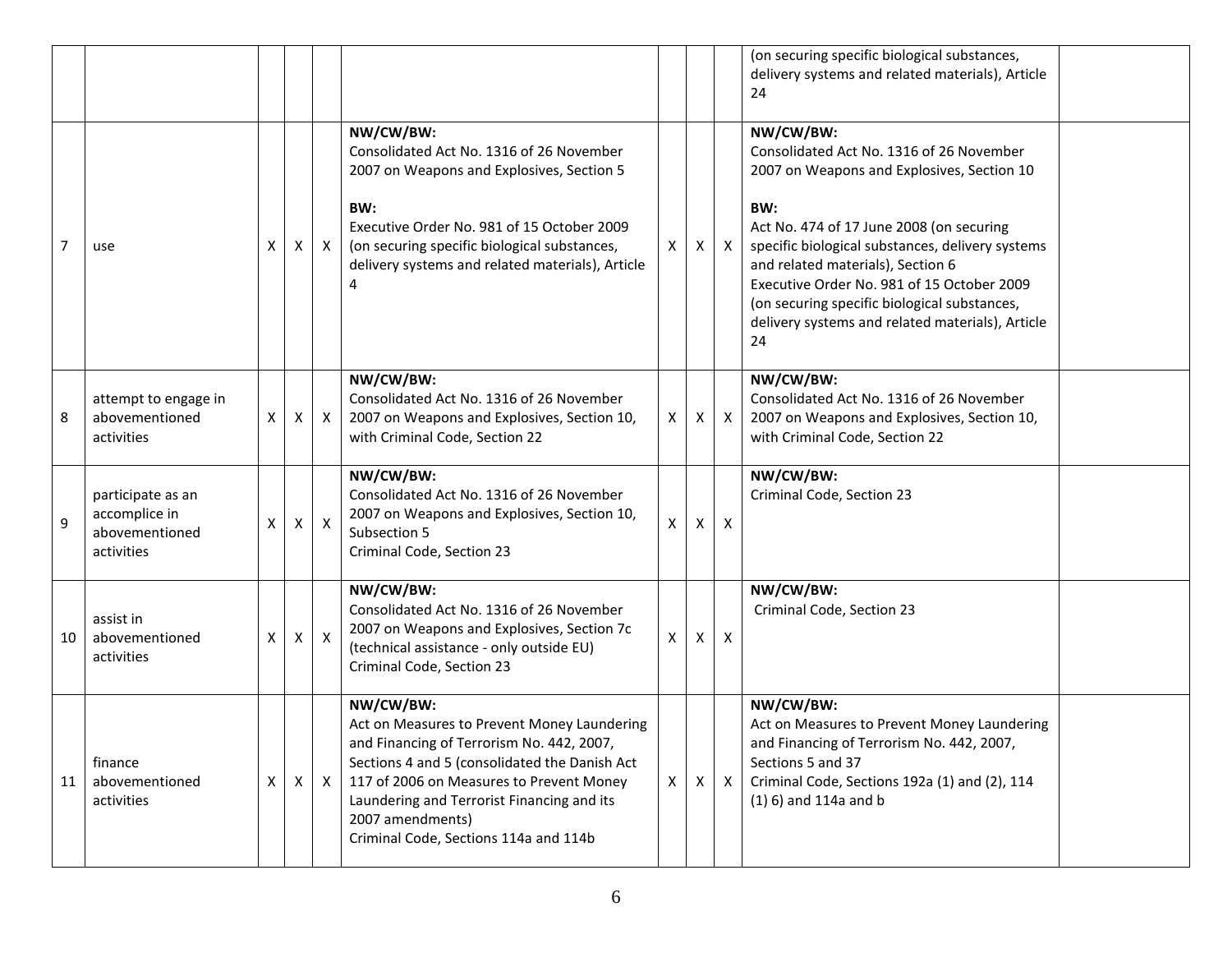| abovementioned<br>activities related to<br>12<br>means of delivery $1$ | X | $\mathsf{X}$ | NW/CW/BW:<br>Consolidated Act No. 1316 of 26 November<br>2007 on Weapons and Explosives, Section 5<br>BW:<br>v<br>Executive Order No. 981 of 15 October 2009<br>(on securing specific biological substances,<br>delivery systems and related materials), Article<br>4 | ⋏ | X | X | NW/CW/BW:<br>Consolidated Act No. 1316 of 26 November<br>2007 on Weapons and Explosives, Section 10 |  |
|------------------------------------------------------------------------|---|--------------|-----------------------------------------------------------------------------------------------------------------------------------------------------------------------------------------------------------------------------------------------------------------------|---|---|---|-----------------------------------------------------------------------------------------------------|--|
|------------------------------------------------------------------------|---|--------------|-----------------------------------------------------------------------------------------------------------------------------------------------------------------------------------------------------------------------------------------------------------------------|---|---|---|-----------------------------------------------------------------------------------------------------|--|

1. Means of delivery: missiles, rockets and other unmanned systems capable of delivering nuclear, chemical, or biological weapons that are specially designed for such use.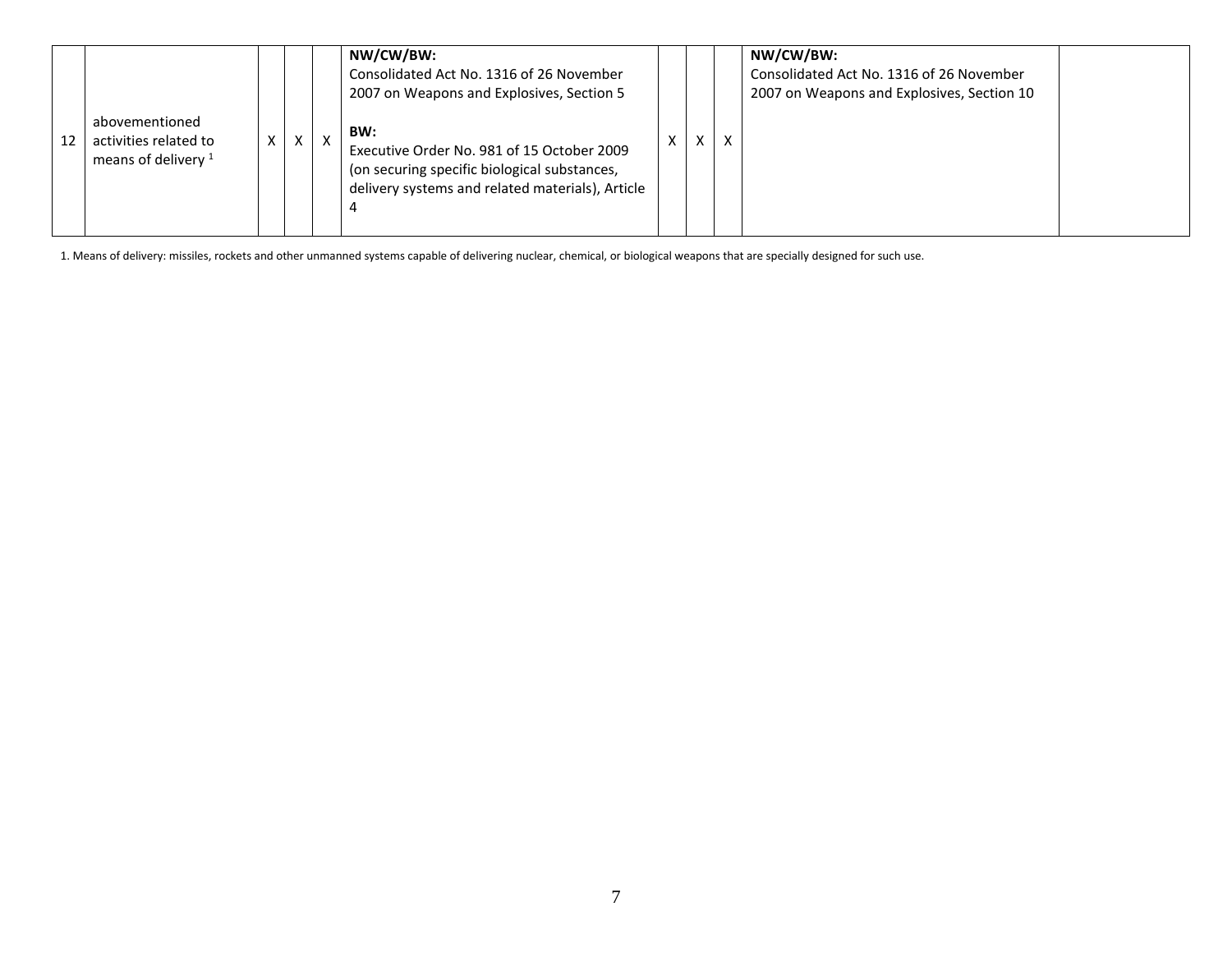#### **III. OP 3 (a) and (b) - Account for/Secure/Physically protect NW, CW and BW, including Related Materials <sup>2</sup>**

|              | <b>Measures to establish</b><br>domestic controls to prevent                                                  |                  |                            |                                 | National legal and/or regulatory framework                                                                                                                                                                                                                                                                                                                                                                                                                                                                                                                                                                                                                                                                                                                                                                                                                                                                                                                                                                                                                                                                                 |        |                                    |                   | <b>Enforcement and civil/criminal penalties</b>                                                                                                                                                                                                                                                                                                                                                                                                                                                                                                                                                                                                                                                                                                                                                                                                                                                  |                |
|--------------|---------------------------------------------------------------------------------------------------------------|------------------|----------------------------|---------------------------------|----------------------------------------------------------------------------------------------------------------------------------------------------------------------------------------------------------------------------------------------------------------------------------------------------------------------------------------------------------------------------------------------------------------------------------------------------------------------------------------------------------------------------------------------------------------------------------------------------------------------------------------------------------------------------------------------------------------------------------------------------------------------------------------------------------------------------------------------------------------------------------------------------------------------------------------------------------------------------------------------------------------------------------------------------------------------------------------------------------------------------|--------|------------------------------------|-------------------|--------------------------------------------------------------------------------------------------------------------------------------------------------------------------------------------------------------------------------------------------------------------------------------------------------------------------------------------------------------------------------------------------------------------------------------------------------------------------------------------------------------------------------------------------------------------------------------------------------------------------------------------------------------------------------------------------------------------------------------------------------------------------------------------------------------------------------------------------------------------------------------------------|----------------|
|              | the proliferation of NW, CW,<br><b>BW, and their means of</b><br>delivery; controls over<br>related materials | $\mathbf N$<br>W | $X$ /?<br>$\mathbf C$<br>W | $\, {\bf B} \,$<br>W<br>$\star$ | <b>Source document</b>                                                                                                                                                                                                                                                                                                                                                                                                                                                                                                                                                                                                                                                                                                                                                                                                                                                                                                                                                                                                                                                                                                     | N<br>W | $X$ /?<br>$\mathsf{C}$<br><b>W</b> | $\mathbf{B}$<br>W | <b>Source document</b>                                                                                                                                                                                                                                                                                                                                                                                                                                                                                                                                                                                                                                                                                                                                                                                                                                                                           | <b>Remarks</b> |
| $\mathbf{1}$ | Measures to account for<br>production                                                                         | X                | X                          | $\mathsf{X}$                    | NW:<br>INFCIRC/193 and Additional Protocol<br>Radioactive Substances Act, No. 94, 1953,<br>Section 1 (No radioactive substance can be<br>manufactured, possessed or imported without<br>a licence)<br>Regulation No. 1231 of 2005<br>Executive Order No. 315 of 1972<br>The Emergency Management Act 2009, as<br>amended<br>Commission Regulation (Euratom) No.<br>302/2005 of 8 February 2005 on the<br>application of Euratom safeguards<br>CW:<br>Law on inspections declaration submissions<br>and control under the United Nations<br>Convention on the Prohibition of Chemical<br>Weapons (rules regarding inspections)<br>Act No. 443 of 14 June 1995 as amended,<br>Chapter 2<br>Chemical Substances and Products Act,<br>Sections 38c and 39 (safety rules)<br>Executive Order No. 235 of 30 March 2004<br>BW:<br>Act No. 474 of 17 June 2008<br>Act on securing specific biological substances,<br>delivery systems and related materials,<br>Sections 1 and 5<br>Executive Order 981 of 2009, Articles 4, 17, 18<br>Regulation (EC) No. 851/2004 of the European<br>Parliament and the Council of 21 April 2004 | X      | X                                  | $\mathsf{X}$      | NW:<br>National institute of Radiation Hygiene under<br>the National Board of Health<br>Notification to National Board of Health for<br>using such substances in new diagnostic and<br>research methods<br>Emergency Management Agency - Ministry of<br>Defence (Anyone in possession of nuclear<br>material must keep record and submit reports)<br><b>EURATOM Treaty, Article 83</b><br>CW:<br>Law on inspections, declaration submissions and<br>control under the United Nations Convention on<br>the Prohibition of Chemical Weapons<br>Act No. 443 of 14 June 1995, as amended,<br>Section 8<br>Chemical Substances and Products Act, Chapter<br>13<br>BW:<br>Centre for Biosecurity and Biopreparedness<br>Act No. 474 of 17 June 2008<br>Act on securing specific biological substances,<br>delivery systems and related materials, Section 6<br>Executive Order 981 of 2009, Article 24 |                |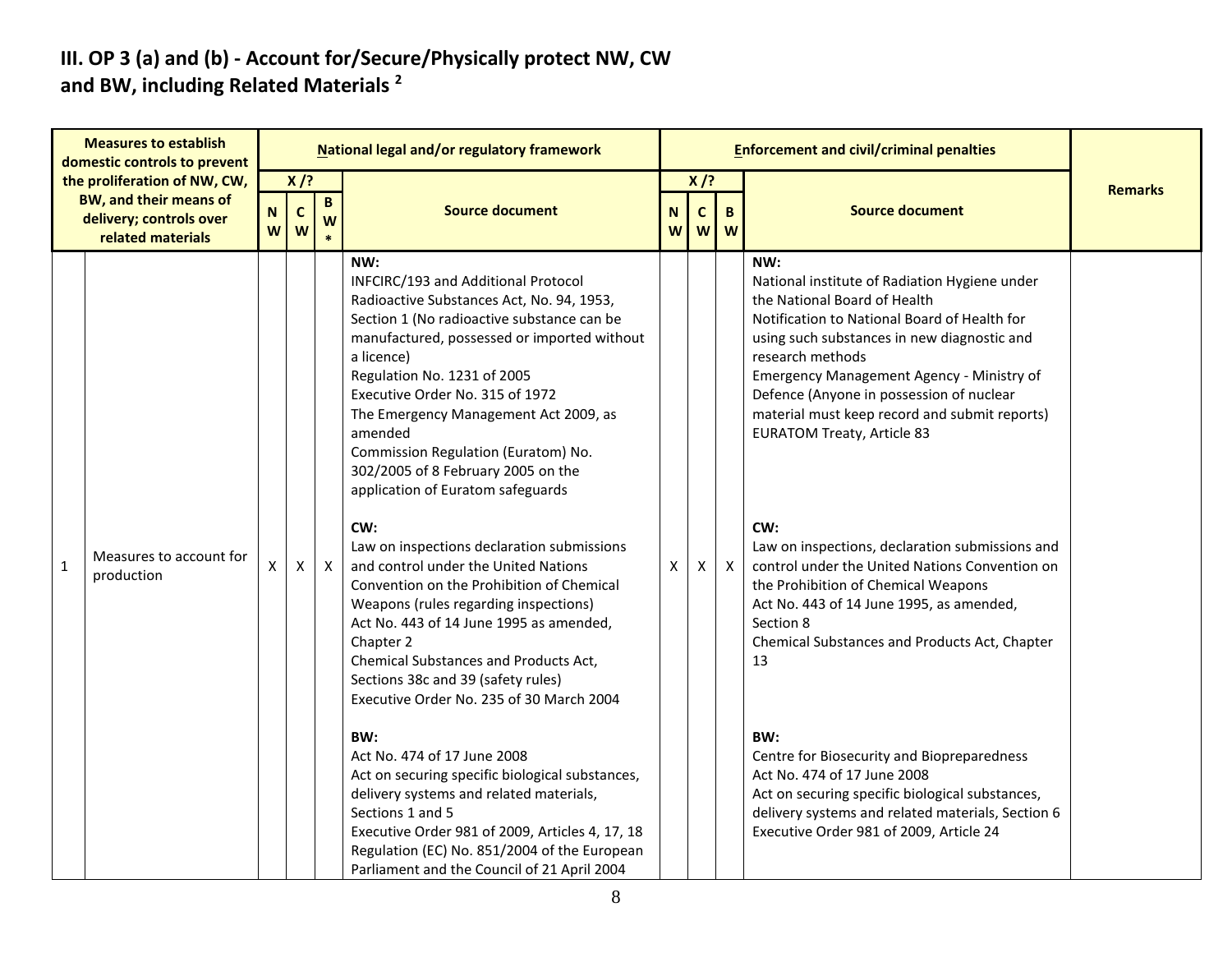|                |                                    |   |              |              | establishing a European Centre for Disease<br>Prevention and Control, Article 3 (defines the<br>mission to include identification and<br>assessment of emerging threats, including the<br>collection of relevant data and coordinate<br>public health services surveillance networks)                                                                                                                                                                                                                                                                                                                                                                                                                      |   |              |              |                                                                                                                                                                                                                                                                                                                                                                                                                                                                                                                                                                       |  |
|----------------|------------------------------------|---|--------------|--------------|------------------------------------------------------------------------------------------------------------------------------------------------------------------------------------------------------------------------------------------------------------------------------------------------------------------------------------------------------------------------------------------------------------------------------------------------------------------------------------------------------------------------------------------------------------------------------------------------------------------------------------------------------------------------------------------------------------|---|--------------|--------------|-----------------------------------------------------------------------------------------------------------------------------------------------------------------------------------------------------------------------------------------------------------------------------------------------------------------------------------------------------------------------------------------------------------------------------------------------------------------------------------------------------------------------------------------------------------------------|--|
| $\overline{2}$ | Measures to account for<br>use     | X | X            | $\mathsf{X}$ | NW:<br>INFCIRC/193 and Additional Protocol<br>Commission Regulation (Euratom) No.<br>302/2005 of 8 February 2005 on the<br>application of Euratom safeguards<br>Radioactive Substances Act, No. 94, 1953,<br>Section 2<br>Regulation No. 1231 of 2005<br>Executive Order No. 315 of 1972<br>The Emergency Management Act 2009, as<br>amended<br>CW:<br>Law on inspections, declaration submissions<br>and control under the United Nations<br>Convention on the Prohibition of Chemical<br>Weapons<br>Act No. 443 of 14 June 1995, as amended,<br>Chapter 2 (rules regarding inspections)<br>Chemical Substances and Products Act,<br>Chapter 6 (safety rules)<br>Executive Order No. 235 of 30 March 2004 | X | X            | $\mathsf{X}$ | NW:<br>National institute of Radiation Hygiene under<br>the National Board of Health<br>Notification to National Board of Health for<br>using such substances in new diagnostic and<br>research methods<br>Emergency Management Agency-Ministry of<br>Defence<br><b>EURATOM Treaty, Article 83</b><br>CW:<br>Law on inspections, declaration submissions and<br>control under the United Nations Convention on<br>the Prohibition of Chemical Weapons<br>Act No. 443 of 14 June 1995, as amended,<br>Section 8<br>Chemical Substances and Products Act, Chapter<br>13 |  |
|                |                                    |   |              |              | BW:<br>Act No. 474 of 17 June 2008<br>Act on securing specific biological substances,<br>delivery systems and related materials,<br>Sections 1 and 5<br>Executive Order 981 of 2009, Articles 4, 5-9, 18                                                                                                                                                                                                                                                                                                                                                                                                                                                                                                   |   |              |              | BW:<br>Centre for Biosecurity and Biopreparedness<br>Act No. 474 of 17 June 2008<br>Act on securing specific biological substances,<br>delivery systems and related materials, Section 6<br>Executive Order 981 of 2009, Article 24                                                                                                                                                                                                                                                                                                                                   |  |
| 3              | Measures to account for<br>storage | X | $\mathsf{X}$ | $\mathsf{x}$ | NW:<br>INFCIRC/193 and Additional Protocol<br>Radioactive Substances Act, No. 94, 1953,<br>Section 2<br>Regulation No. 1231 of 2005                                                                                                                                                                                                                                                                                                                                                                                                                                                                                                                                                                        | X | $\mathsf{X}$ | $\mathsf{X}$ | NW:<br>National institute of Radiation Hygiene under<br>the National Board of Health<br>Notification to National Board of Health for                                                                                                                                                                                                                                                                                                                                                                                                                                  |  |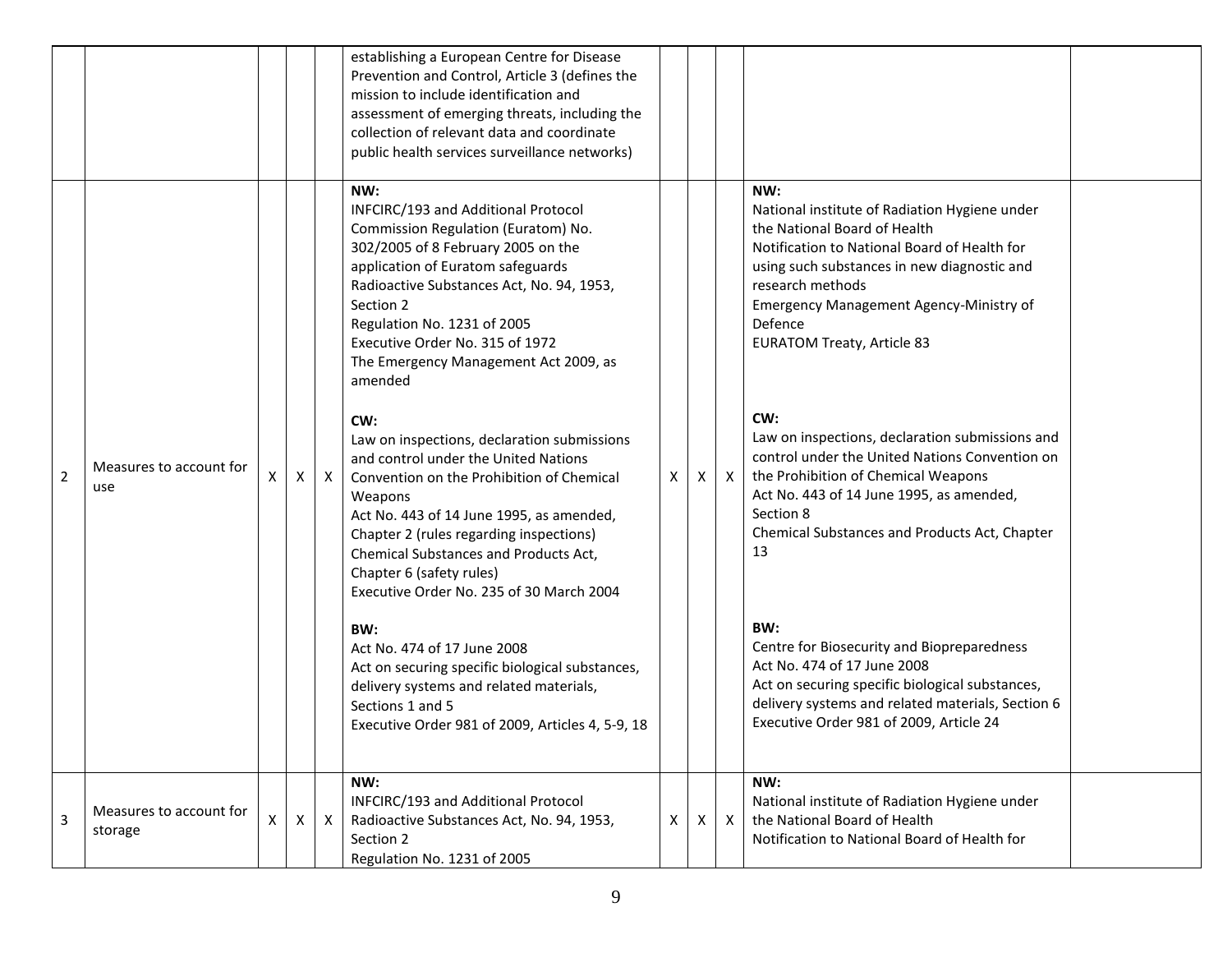|   |                                      |   |   |              | Executive Order No. 315 of 1972<br>The Emergency Management Act 2009 as<br>amended<br>Commission Regulation (Euratom) No.<br>302/2005 of 8 February 2005 on the<br>application of Euratom safeguards                                                                                                                                                       |   |   |   | using such substances in new diagnostic and<br>research methods<br>Emergency Management Agency - Ministry of<br>Defence<br>Denmark Nuclear legal, regulatory and<br>institutional Framework document<br><b>EURATOM Treaty, Article 83</b>                       |  |
|---|--------------------------------------|---|---|--------------|------------------------------------------------------------------------------------------------------------------------------------------------------------------------------------------------------------------------------------------------------------------------------------------------------------------------------------------------------------|---|---|---|-----------------------------------------------------------------------------------------------------------------------------------------------------------------------------------------------------------------------------------------------------------------|--|
|   |                                      |   |   |              | CW:<br>Law on inspections, declaration submissions<br>and control under the United Nations<br>Convention on the Prohibition of Chemical<br>Weapons<br>Act No. 443 of 14 June 1995, as amended,<br>Chapter 2 (rules regarding inspections)<br>Chemical Substances and Products Act,<br>Chapter 4 (safety rules)<br>Executive Order No. 235 of 30 March 2004 |   |   |   | CW:<br>Law on inspections, declaration submissions and<br>control under the United Nations Convention on<br>the Prohibition of Chemical Weapons<br>Act No. 443 of 14 June 1995, as amended,<br>Section 8<br>Chemical Substances and Products Act, Chapter<br>13 |  |
|   |                                      |   |   |              | BW:<br>Act No. 474 of 17 June 2008<br>Act on securing specific biological substances,<br>delivery systems and related materials,<br>Sections 1 and 5<br>Executive Order 981 of 2009, Articles 4, 5, 8,<br>15, 17, 18                                                                                                                                       |   |   |   | BW:<br>Centre for Biosecurity and Biopreparedness<br>Act No. 474 of 17 June 2008<br>Act on securing specific biological substances,<br>delivery systems and related materials, Section 6<br>Executive Order 981 of 2009, Article 24                             |  |
|   |                                      |   |   |              | NW/CW/BW:<br>EU Directive 2008/68/EC of 24 September 2008<br>on the inland transport of dangerous goods<br>(adapting ADR, RID and ADN for intra-EU<br>transfers), as amended<br>ADR (European Agreement concerning the<br>international carriage of dangerous goods)                                                                                       |   |   |   | NW/CW/BW:<br>Party to ADR and RID agreements                                                                                                                                                                                                                    |  |
| 4 | Measures to account for<br>transport | X | X | $\mathsf{X}$ | NW:<br>Radioactive Substances Act, No. 94, 1953,<br>Section 2<br>Commission Regulation (Euratom) No.<br>302/2005 of 8 February 2005 on the<br>application of Euratom safeguards, Article 26                                                                                                                                                                | Χ | X | X |                                                                                                                                                                                                                                                                 |  |
|   |                                      |   |   |              | BW:<br>Act No. 474 of 17 June 2008                                                                                                                                                                                                                                                                                                                         |   |   |   | BW:<br>Act No. 474 of 17 June 2008                                                                                                                                                                                                                              |  |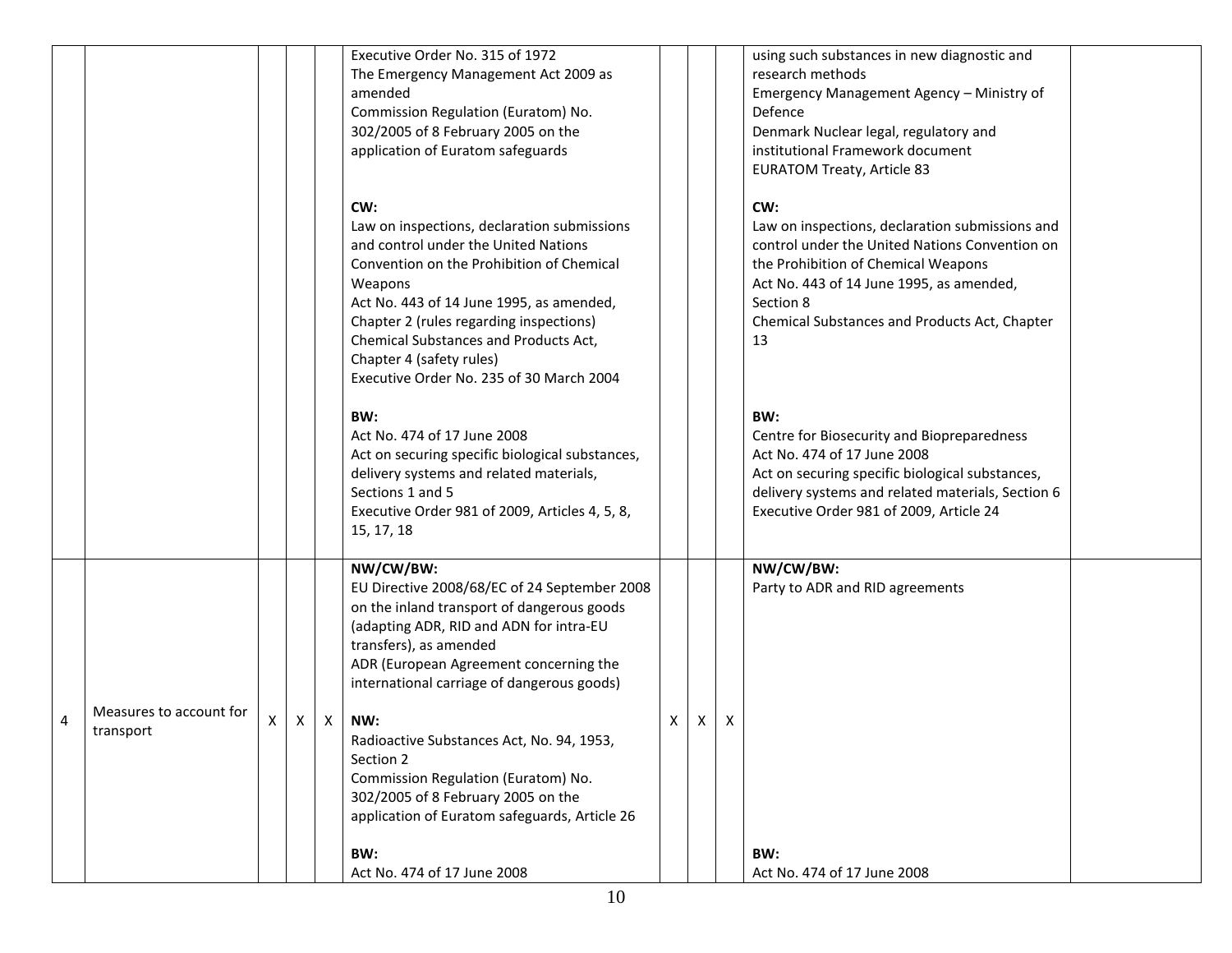|   |                                  |   |   | Act on securing specific biological substances,<br>delivery systems and related materials,<br>Section 1<br>Executive Order 981 of 2009, Articles 15 and 16                                                                                                                                                                                                                                                                                                                                                                                                                                                                                                                                                                                   |   |   |   | Act on securing specific biological substances,<br>delivery systems and related materials, Section 6<br>Executive Order 981 of 2009, Article 24                                                                                                                                                                                                                                                                                                                                                                                                                                                                                                                                                                                                                                                                                                                                                                                                                                                                                                                                                                                                                |  |
|---|----------------------------------|---|---|----------------------------------------------------------------------------------------------------------------------------------------------------------------------------------------------------------------------------------------------------------------------------------------------------------------------------------------------------------------------------------------------------------------------------------------------------------------------------------------------------------------------------------------------------------------------------------------------------------------------------------------------------------------------------------------------------------------------------------------------|---|---|---|----------------------------------------------------------------------------------------------------------------------------------------------------------------------------------------------------------------------------------------------------------------------------------------------------------------------------------------------------------------------------------------------------------------------------------------------------------------------------------------------------------------------------------------------------------------------------------------------------------------------------------------------------------------------------------------------------------------------------------------------------------------------------------------------------------------------------------------------------------------------------------------------------------------------------------------------------------------------------------------------------------------------------------------------------------------------------------------------------------------------------------------------------------------|--|
| 5 | Measures to secure<br>production | х | х | NW:<br>Nuclear Installation Act of 1976<br>Radioactive Substances Act, No. 94, 1953,<br>Section 1 (No radioactive substance can be<br>manufactured, possessed or imported without<br>a licence)<br>Regulation No. 1231 of 2005<br>BW:<br>Directive 2000/54/EC<br>Regulation (EC) No. 851/2004 of the European<br>Parliament and the Council of 21 April 2004<br>establishing a European Centre for Disease<br><b>Prevention and Control</b><br>Labour Inspectorate Directives concerning<br>hazardous substances and preparations of<br>1978 (rules for identifying substances and give<br>information on hazards, precautions, storage,<br>permits to buy toxic substances) (safety rules)<br>Executive Order 981 of 2009, Articles 4, 8 17 | X | ? | X | NW:<br>National Institute of Radiation Hygiene under<br>the National Board of Health<br>Notification to National Board of Health for<br>using such substances in new diagnostic and<br>research methods<br>Emergency Management Agency - Ministry of<br>Defence<br>The licensing procedure involves three permits:<br>site approval, construction permit and operating<br>permit (granted by the Minister of Interior and<br>Health)<br>CW:<br>The Chemical Inspection Service monitors<br>compliance with the rules in the chemicals<br>legislation, and the rules linked to this legislation<br>in total about 50 different statutory orders,<br>regulations and circular letters. The legislation<br>on chemicals is mainly based on EU directives<br>and regulations.<br>The Danish EPA Chemical Inspection Service<br>supervises the implementation of the legislation<br>and is authorised to issue injunctions and bans.<br>If the legislation is violated, this may lead to a<br>fine or up to two years' imprisonment.<br>BW:<br>Centre for Biosecurity and Biopreparedness<br>Control by Medicines Agency<br>Executive Order 981 of 2009, Article 24 |  |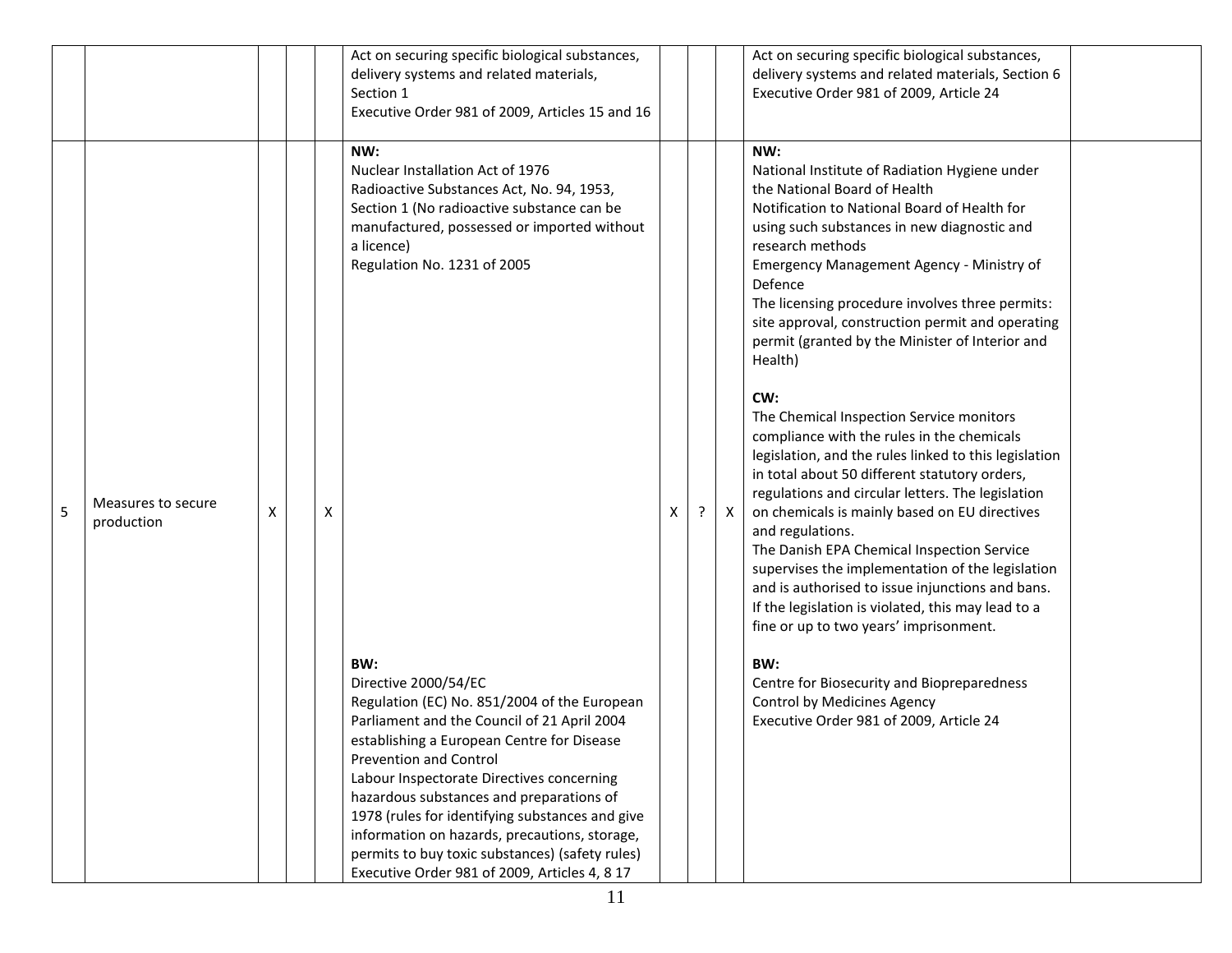| 6              | Measures to secure use        | X |   | X            | NW:<br>Nuclear Installation Act of 1976<br>Radioactive Substances Act, No. 94, 1953,<br>Section 1 (No radioactive substance can be<br>manufactured, possessed or imported without<br>a licence)<br>Regulation No. 1231 of 2005<br>BW:<br>Labour Inspectorate Directives concerning<br>hazardous substances and preparations of<br>1978 (rules for identifying substances and give<br>information on hazards, precautions, storage,<br>permits to buy toxic substances) (safety rules) | X | ? | $\mathsf{X}$ | NW:<br>National Institute of Radiation Hygiene under<br>the National Board of Health<br>Notification to National Board of Health for<br>using such substances in new diagnostic and<br>research methods<br><b>Emergency Management Agency</b><br>The licensing procedure involves three permits:<br>site approval, construction permit and operating<br>permit (granted by the Minister of Interior and<br>Health)<br>CW:<br>The Chemical Inspection Service monitors<br>compliance with the rules in the chemicals<br>legislation, and the rules linked to this legislation<br>in total about 50 different statutory orders,<br>regulations and circular letters. The legislation<br>on chemicals is mainly based on EU directives<br>and regulations.<br>The Danish EPA Chemical Inspection Service<br>supervises the implementation of the legislation<br>and is authorised to issue injunctions and bans.<br>If the legislation is violated, this may lead to a<br>fine or up to two years' imprisonment.<br>BW:<br>Centre for Biosecurity and Biopreparedness<br>Control by Medicines Agency<br>Executive Order 981 of 2009, Article 24 |  |
|----------------|-------------------------------|---|---|--------------|---------------------------------------------------------------------------------------------------------------------------------------------------------------------------------------------------------------------------------------------------------------------------------------------------------------------------------------------------------------------------------------------------------------------------------------------------------------------------------------|---|---|--------------|----------------------------------------------------------------------------------------------------------------------------------------------------------------------------------------------------------------------------------------------------------------------------------------------------------------------------------------------------------------------------------------------------------------------------------------------------------------------------------------------------------------------------------------------------------------------------------------------------------------------------------------------------------------------------------------------------------------------------------------------------------------------------------------------------------------------------------------------------------------------------------------------------------------------------------------------------------------------------------------------------------------------------------------------------------------------------------------------------------------------------------------------|--|
|                |                               |   |   |              | Executive Order 981 of 2009, Article 4, 8 17                                                                                                                                                                                                                                                                                                                                                                                                                                          |   |   |              |                                                                                                                                                                                                                                                                                                                                                                                                                                                                                                                                                                                                                                                                                                                                                                                                                                                                                                                                                                                                                                                                                                                                              |  |
| $\overline{7}$ | Measures to secure<br>storage | X | Χ | $\mathsf{X}$ | NW:<br>Nuclear Installation Act of 1976<br>Radioactive Substances Act, No. 94, 1953,<br>Section 1 (No radioactive substance can be<br>manufactured, possessed or imported without<br>a licence)<br>Regulation No. 1231 of 2005                                                                                                                                                                                                                                                        | X | X | $\mathsf{X}$ | NW:<br>National Institute of Radiation Hygiene under<br>the National Board of Health<br>Notification to National Board of Health for<br>using such substances in new diagnostic and<br>research methods<br><b>Emergency Management Agency</b>                                                                                                                                                                                                                                                                                                                                                                                                                                                                                                                                                                                                                                                                                                                                                                                                                                                                                                |  |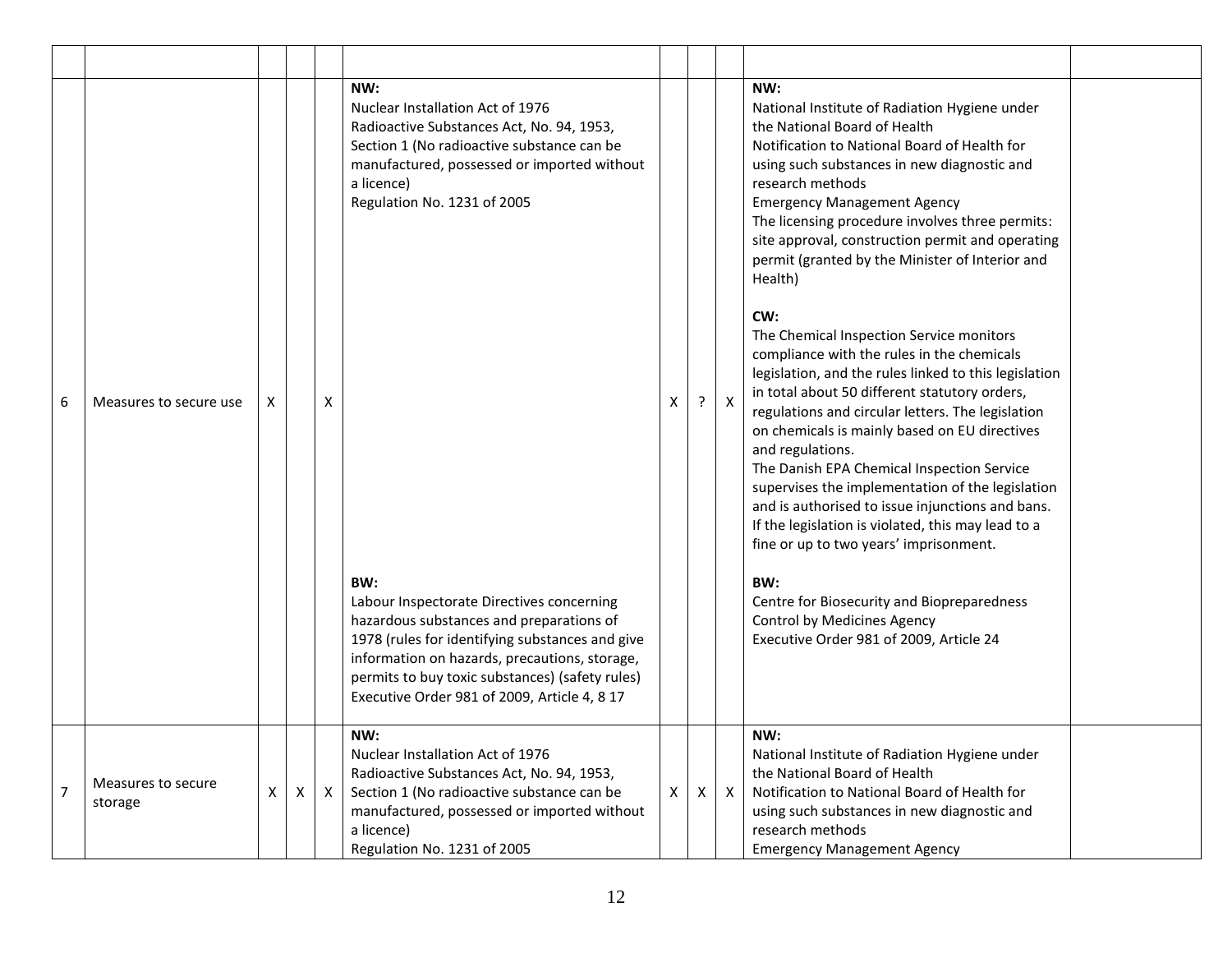|   |                                 |   |   |   | CW:<br>Directive 98/24/EC<br>BW:<br>Labour Inspectorate Directives concerning<br>hazardous substances and preparations of<br>1978 (rules for identifying substances and give<br>information on hazards, precautions, storage,<br>permits to buy toxic substances) (safety rules)<br>Executive Order 981 of 2009, Articles 15, 17, 18                                                                                                                                                                                     |   |              |              | The licensing procedure involves three permits:<br>site approval, construction permit and operating<br>permit (granted by the Minister of Interior and<br>Health)<br>CW:<br>The Chemical Inspection Service monitors<br>compliance with the rules in the chemicals<br>legislation, and the rules linked to this legislation<br>in total about 50 different statutory orders,<br>regulations and circular letters. The legislation<br>on chemicals is mainly based on EU directives<br>and regulations.<br>The Danish EPA Chemical Inspection Service<br>supervises the implementation of the legislation<br>and is authorised to issue injunctions and bans.<br>If the legislation is violated, this may lead to a<br>fine or up to two years' imprisonment.<br>BW:<br>Centre for Biosecurity and Biopreparedness<br>Control by Medicines Agency<br>Executive Order 981 of 2009, Article 24 |  |
|---|---------------------------------|---|---|---|--------------------------------------------------------------------------------------------------------------------------------------------------------------------------------------------------------------------------------------------------------------------------------------------------------------------------------------------------------------------------------------------------------------------------------------------------------------------------------------------------------------------------|---|--------------|--------------|---------------------------------------------------------------------------------------------------------------------------------------------------------------------------------------------------------------------------------------------------------------------------------------------------------------------------------------------------------------------------------------------------------------------------------------------------------------------------------------------------------------------------------------------------------------------------------------------------------------------------------------------------------------------------------------------------------------------------------------------------------------------------------------------------------------------------------------------------------------------------------------------|--|
| 8 | Measures to secure<br>transport | X | Х | X | NW/CW/BW:<br>EU Directive 2008/68/EC of 24 September 2008<br>on the inland transport of dangerous goods<br>(adapting ADR, RID and ADN for intra EU<br>transfers), as amended<br>Party to ADR and RID Agreements<br>CW:<br>Regulation (EC) No 1272/2008 of the European<br>Parliament and of the Council of 16 December<br>2008 on classification, labelling and packaging<br>of substances and mixtures, amending and<br>repealing Directives 67/548/EEC and<br>1999/45/EC, and amending Regulation (EC) No<br>1907/2006 | X | $\mathsf{X}$ | $\mathsf{X}$ | NW/CW/BW:<br>Party to ADR and RID agreements                                                                                                                                                                                                                                                                                                                                                                                                                                                                                                                                                                                                                                                                                                                                                                                                                                                |  |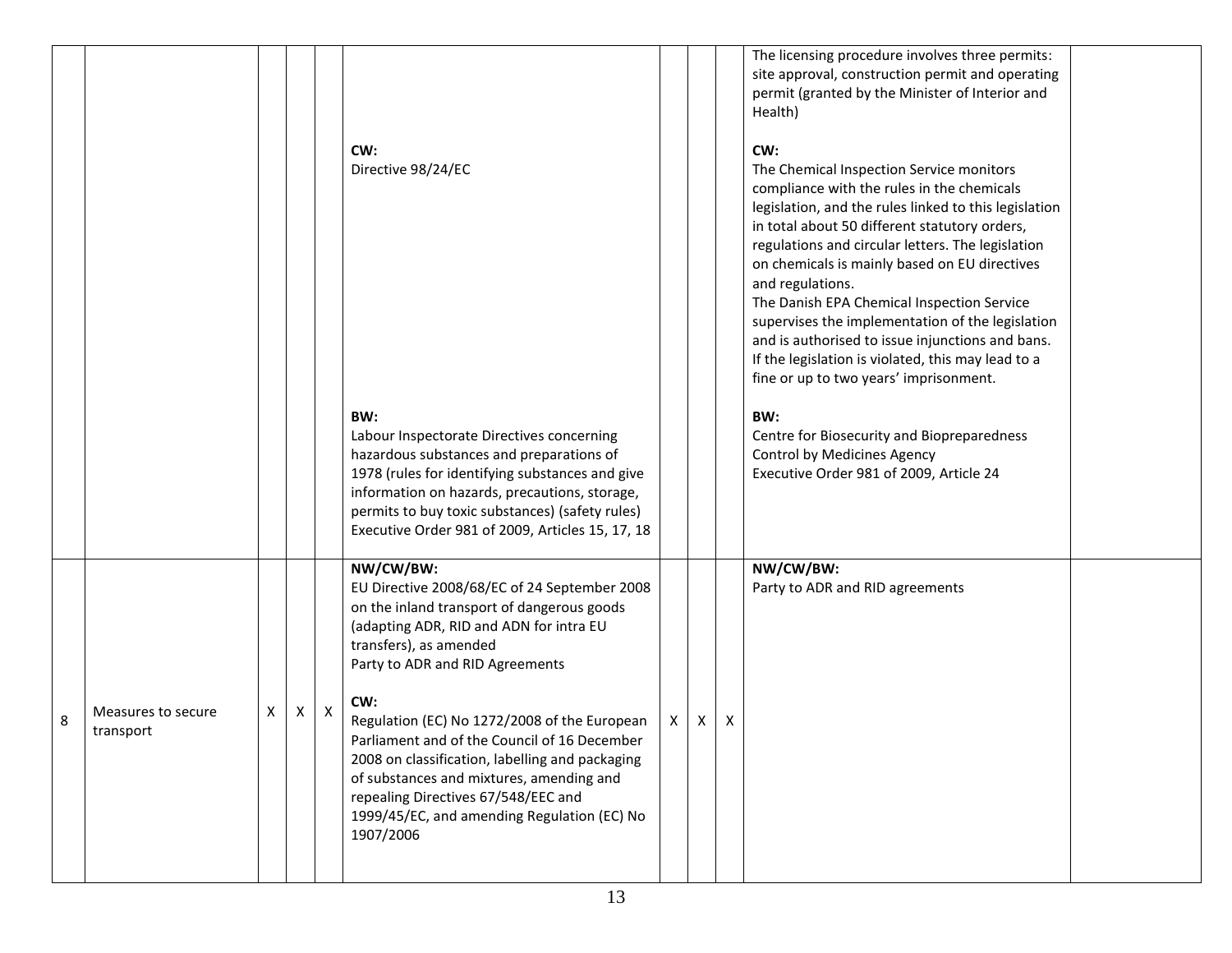|              |                                 |   |   | BW:<br>Executive Order 981 of 2009, Article 16                                                                                                                                                                                                                                                          |   |          | BW:<br>Centre for Biosecurity and Biopreparedness<br>Executive Order 981 of 2009, Article 24                                                                                         |  |
|--------------|---------------------------------|---|---|---------------------------------------------------------------------------------------------------------------------------------------------------------------------------------------------------------------------------------------------------------------------------------------------------------|---|----------|--------------------------------------------------------------------------------------------------------------------------------------------------------------------------------------|--|
| $\mathbf{q}$ | Physical protection<br>measures | X | X | NW:<br>Denmark Nuclear legal, regulatory and<br>institutional Framework document, Part I,<br>Sections 8 and 9<br>BW:<br>Executive Order 981 of 2009, Articles 12 and 17<br>EU directive 2000/54 on the protection of<br>workers from risks related to exposure to<br>biological agents at work, Annex I | X | $\times$ | NW:<br>Order No. 993 of 5 December<br>2001 on the Transport of Radioactive Materials<br>BW:<br>Centre for Biosecurity and Biopreparedness<br>Executive Order 981 of 2009, Article 24 |  |
| 10           | Personnel Reliability           |   |   | BW:<br>Executive Order 981 of 2009, Article 14                                                                                                                                                                                                                                                          |   |          | BW:<br>Executive Order 981 of 2009, Article 24                                                                                                                                       |  |

2. Related materials: materials, equipment and technology covered by relevant multilateral treaties and arrangements, or included on national control lists, which could be used for the design, development, production or use of nuclear, chemical and biological weapons and their means of delivery.

\* Information required in this section may also be available in the State's Confidence Building Measures report, if submitted to the BWC Implementation Support Unit (online at: [http://www.unog.ch/80256EE600585943/\(httpPages\)/4FA4DA37A55C7966C12575780055D9E8?OpenDocument\)](http://www.unog.ch/80256EE600585943/(httpPages)/4FA4DA37A55C7966C12575780055D9E8?OpenDocument)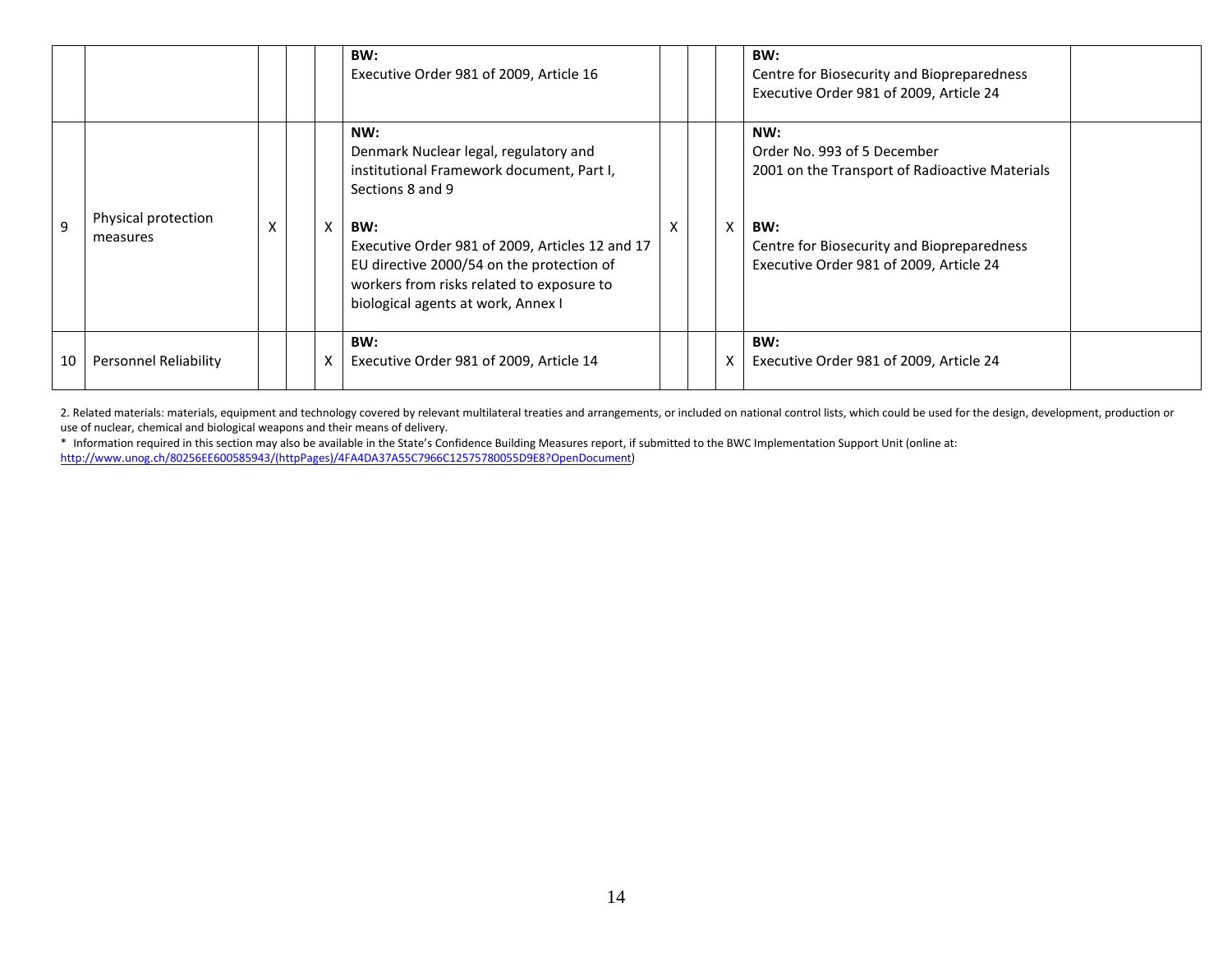#### **IV. OP 3 (a) and (b) - Account for/Secure/Physically protect NW including Related Materials (NW specific)**

| <b>Measures to establish</b><br>domestic controls to prevent<br>the proliferation of NW, and<br>their means of delivery; |                                                                                                                                                                   | <b>Source document</b>                                                                                                                                    |  |  |  |  |  |  |  |
|--------------------------------------------------------------------------------------------------------------------------|-------------------------------------------------------------------------------------------------------------------------------------------------------------------|-----------------------------------------------------------------------------------------------------------------------------------------------------------|--|--|--|--|--|--|--|
|                                                                                                                          | controls over related<br>materials                                                                                                                                |                                                                                                                                                           |  |  |  |  |  |  |  |
| 1                                                                                                                        | National regulatory<br>authority                                                                                                                                  | Ministry of Environment and Energy - National Institute of Radiation Hygiene (NIRH)                                                                       |  |  |  |  |  |  |  |
| $\overline{2}$                                                                                                           | Licensing of nuclear<br>installations/entities/<br>use of materials                                                                                               | Nuclear Installation Act 1962<br>Minister of the Interior and Health<br>NIRH keeps national register and inspects holders of authorizations and locations |  |  |  |  |  |  |  |
| 3                                                                                                                        | IAEA Safeguards<br>Agreements                                                                                                                                     | INFCIRC/193 (21 February 1977)<br>Additional Protocol in force 30 April 2004                                                                              |  |  |  |  |  |  |  |
| 4                                                                                                                        | <b>IAEA Code of Conduct</b><br>on Safety and Security<br>of Radioactive Sources                                                                                   | <b>Expressed Support</b><br>PoC for import and export: Head of Section, National Institute of Radiation Protection                                        |  |  |  |  |  |  |  |
| 5                                                                                                                        | Supplementary<br>Guidance on the Import<br>and Export of<br>Radioactive Sources of<br>the Code of Conduct on<br>the Safety and Security<br>of Radioactive Sources |                                                                                                                                                           |  |  |  |  |  |  |  |
| 6                                                                                                                        | <b>IAEA Incident and</b><br><b>Trafficking Database</b>                                                                                                           | Participates                                                                                                                                              |  |  |  |  |  |  |  |
| 7                                                                                                                        | <b>Integrated Nuclear</b><br>Security Support Plan<br>(INSSP) / International<br><b>Physical Protection</b><br><b>Advisory Service (IPAS)</b>                     |                                                                                                                                                           |  |  |  |  |  |  |  |
| 8                                                                                                                        | Applying the physical<br>protection<br>recommendations in<br>INFCIRC/225/Rev.5                                                                                    |                                                                                                                                                           |  |  |  |  |  |  |  |
| 9                                                                                                                        | <b>Other Agreements</b><br>related to IAEA                                                                                                                        | Convention on Early Notification of a Nuclear Accident<br>Convention on Assistance in the Case of a Nuclear Accident or Radiological Emergency            |  |  |  |  |  |  |  |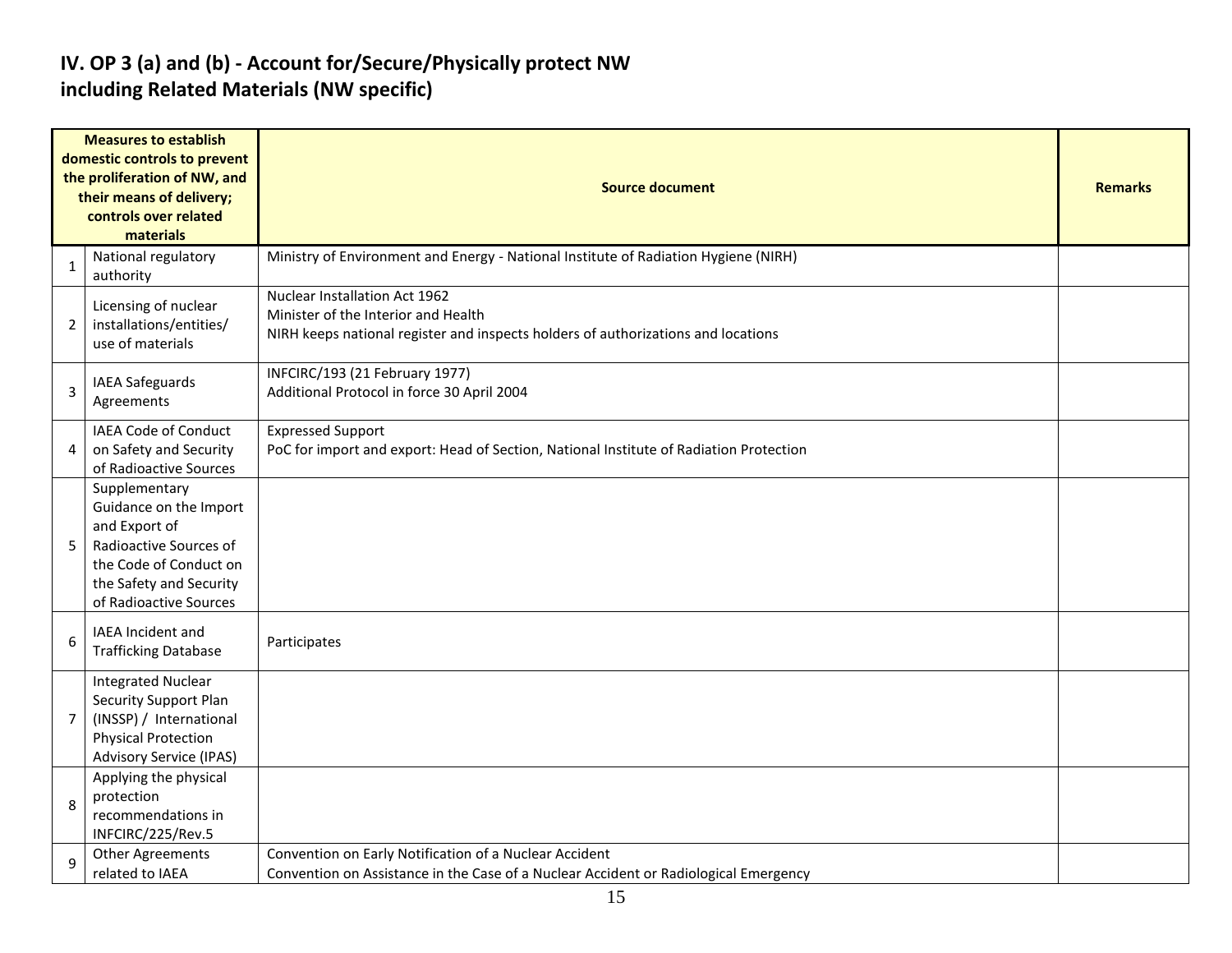|    |                          | Joint Protocol Relating to the Application of the Vienna Convention and the Paris Convention<br>Convention on Nuclear Safety<br>Joint Convention on the Safety of Spent Fuel Management and on the Safety of Radioactive Waste Management |  |
|----|--------------------------|-------------------------------------------------------------------------------------------------------------------------------------------------------------------------------------------------------------------------------------------|--|
|    | National legislation and |                                                                                                                                                                                                                                           |  |
| 10 | regulations related to   |                                                                                                                                                                                                                                           |  |
|    | nuclear material         |                                                                                                                                                                                                                                           |  |
|    | including CPPNM          |                                                                                                                                                                                                                                           |  |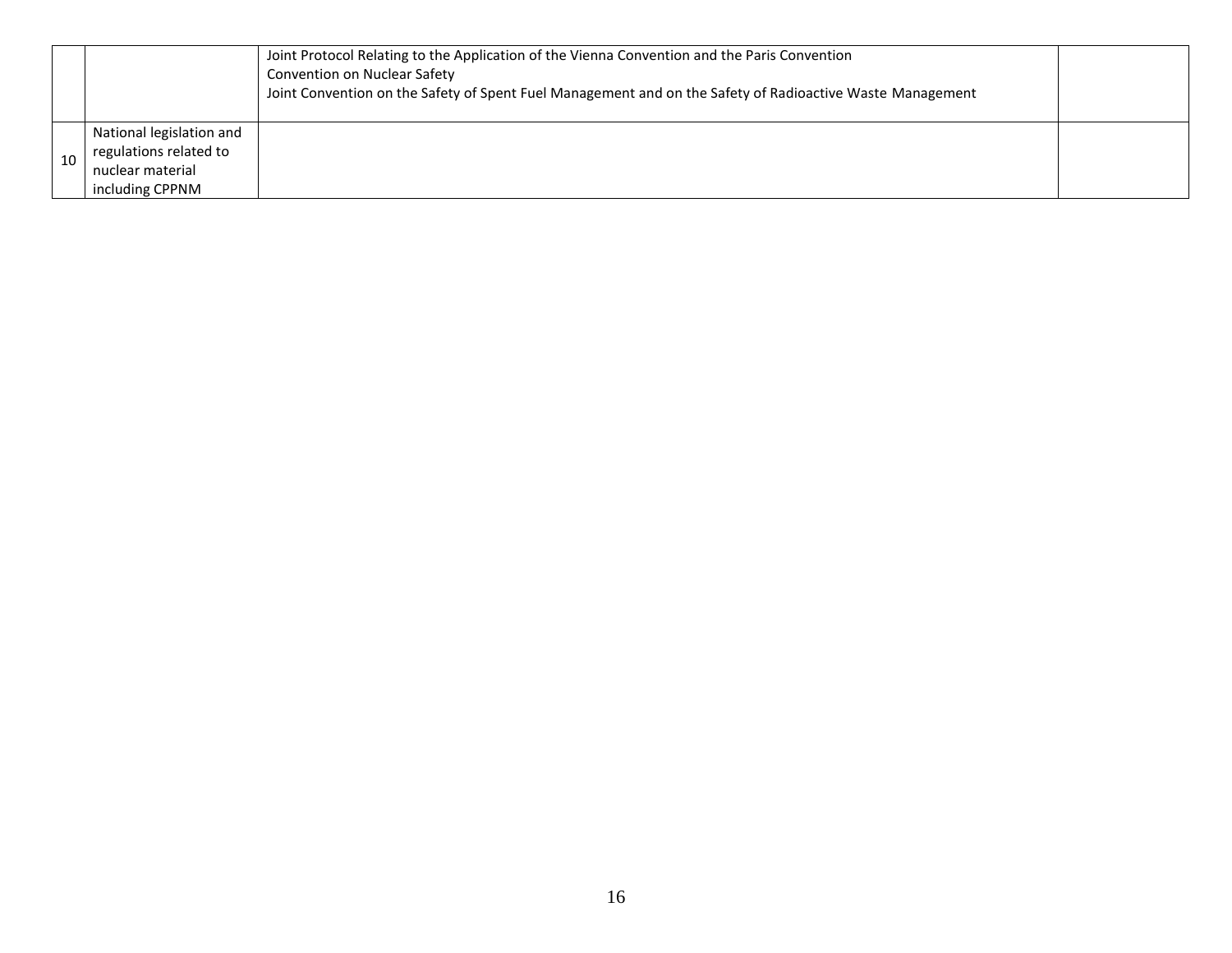#### **V. OP 3 (a) and (b) - Account for/Secure/Physically protect CW including Related Materials (CW specific)**

|                | <b>Measures to establish</b><br>domestic controls to prevent<br>the proliferation of CW, and<br>their means of delivery;<br>controls over related<br>materials | Source document                                                                          |  |  |  |  |  |  |
|----------------|----------------------------------------------------------------------------------------------------------------------------------------------------------------|------------------------------------------------------------------------------------------|--|--|--|--|--|--|
| $\overline{1}$ | National CWC authority                                                                                                                                         | Executive Order No. 235 of 30 March 2004<br>Danish Enterprise and Construction Authority |  |  |  |  |  |  |
| $\overline{2}$ | Licensing/registration of<br>installations/facilities/<br>persons/entities/use/<br>handling of related<br>materials                                            | Chemical Substances and Products Act, Section 33 and Chapter 13                          |  |  |  |  |  |  |
| $\overline{3}$ | Old or abandoned<br>chemical weapons                                                                                                                           |                                                                                          |  |  |  |  |  |  |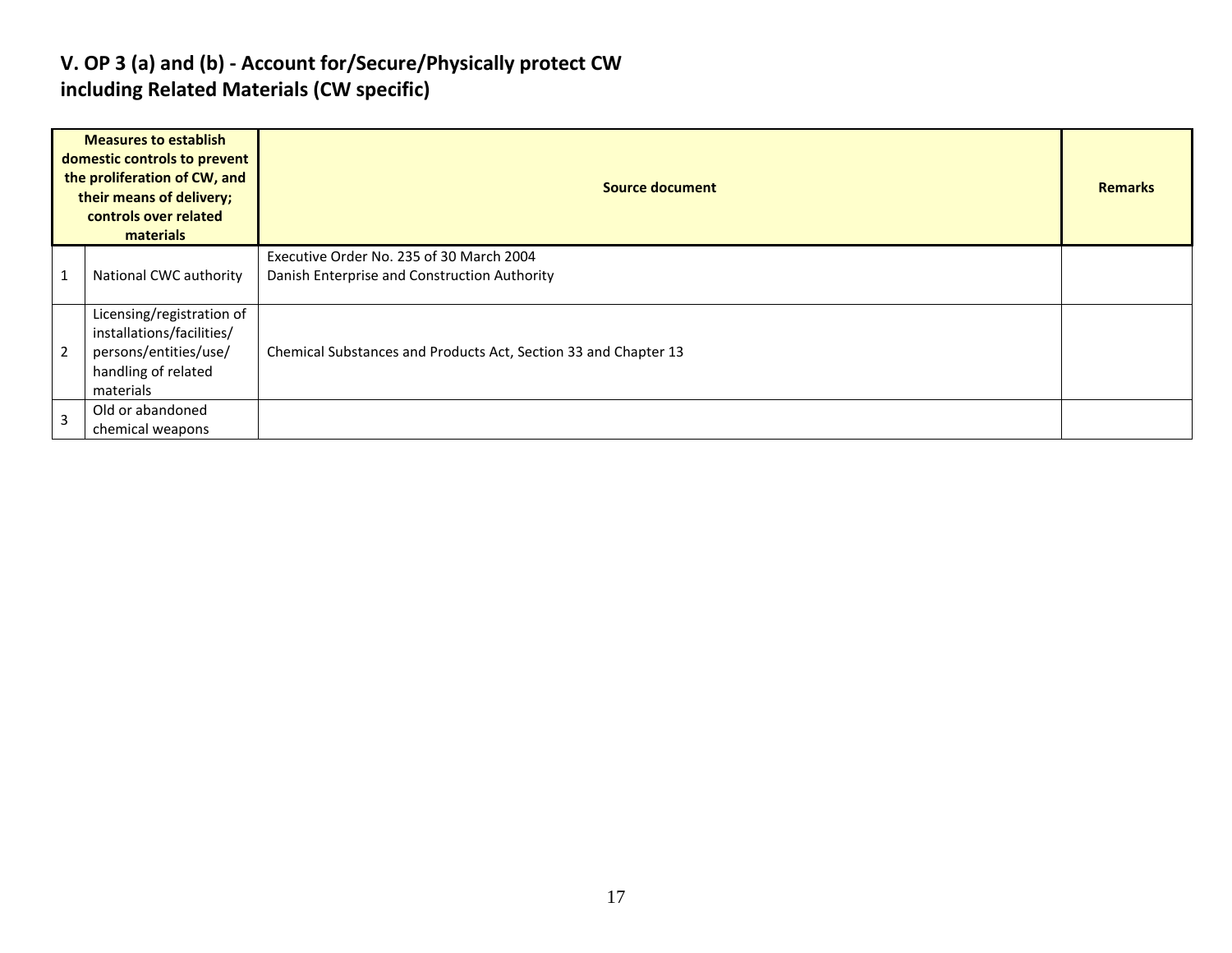#### **VI. OP 3 (a) and (b) - Account for/Secure/Physically protect BW including Related Materials (BW specific)**

| <b>Measures to establish</b><br>domestic controls to prevent<br>the proliferation of BW, their<br>means of delivery; controls<br>over related materials | Source document                                                                               |  |  |  |  |  |  |
|---------------------------------------------------------------------------------------------------------------------------------------------------------|-----------------------------------------------------------------------------------------------|--|--|--|--|--|--|
| Licensing/registration of<br>installations/facilities/<br>persons/entities/use/<br>handling of materials                                                | Centre for Biosecurity and Bio preparedness<br>Executive Order 981 of 2009, Articles 4, 5, 24 |  |  |  |  |  |  |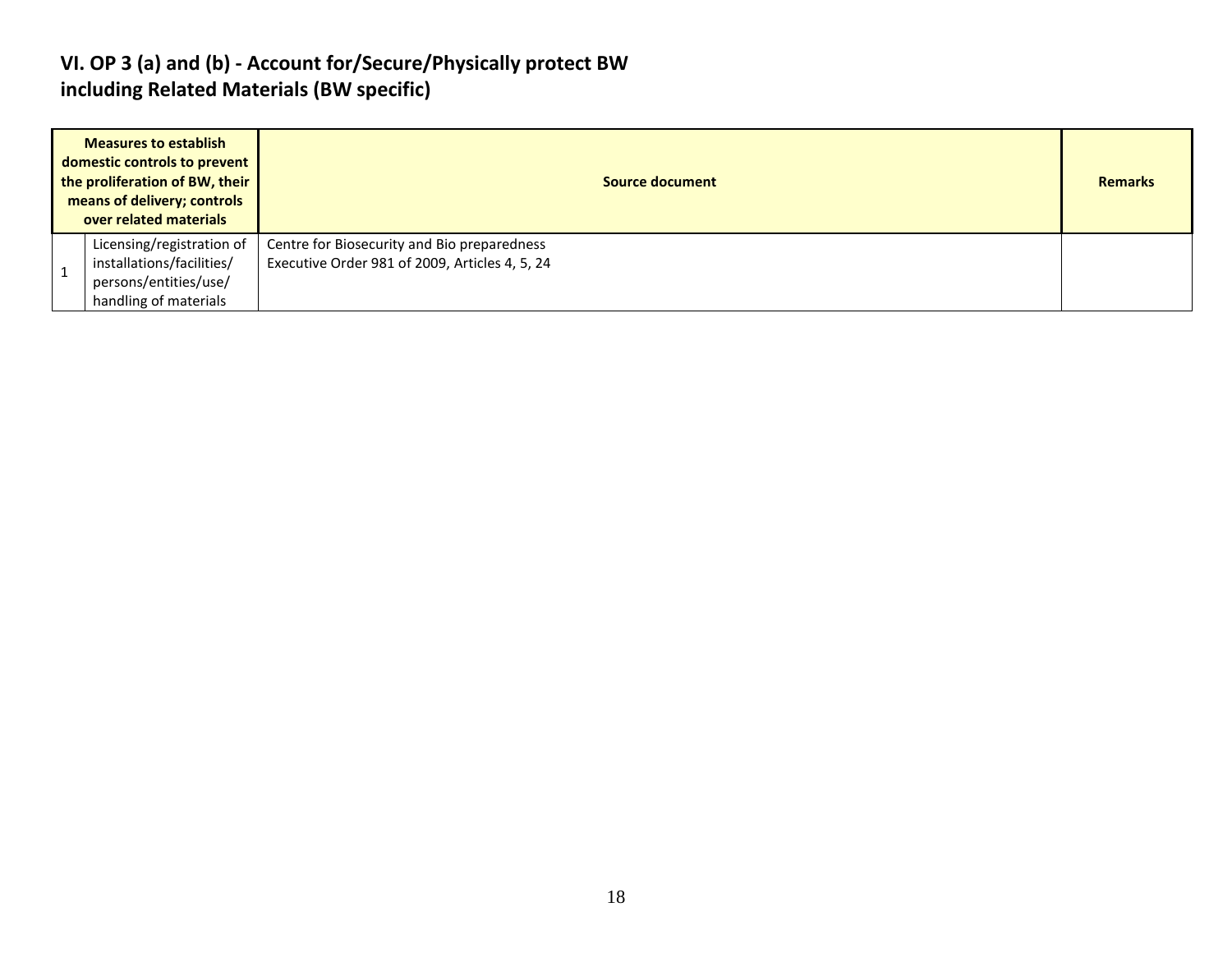# **VII. OP 3 (c) and (d) and related matters from OP 6 - Controls of NW,**

### **CW and BW, including Related Materials**

| <b>Border controls and export</b><br>and trans-shipment controls<br>to prevent the proliferation<br>of nuclear, chemical and<br>biological weapons and their<br>means of delivery including<br>related materials |                                                                                   | <b>National legal framework</b> |                            |              |                                                                                                                                                                                                                                                                                                                                                  |   |   | <b>Enforcement and civil/criminal penalties</b> |                                                                               |  |  |  |
|------------------------------------------------------------------------------------------------------------------------------------------------------------------------------------------------------------------|-----------------------------------------------------------------------------------|---------------------------------|----------------------------|--------------|--------------------------------------------------------------------------------------------------------------------------------------------------------------------------------------------------------------------------------------------------------------------------------------------------------------------------------------------------|---|---|-------------------------------------------------|-------------------------------------------------------------------------------|--|--|--|
|                                                                                                                                                                                                                  |                                                                                   | N<br>W                          | $X$ /?<br>$\mathbf c$<br>W | B<br>W       | $X$ /?<br><b>Source document</b><br><b>Source document</b><br>N<br>B<br>C<br>W<br>W<br>W                                                                                                                                                                                                                                                         |   |   |                                                 | <b>Remarks</b>                                                                |  |  |  |
| $\mathbf{1}$                                                                                                                                                                                                     | Border control to<br>detect, deter, prevent<br>and combat illicit<br>trafficking  | X                               | X                          | $\mathsf{X}$ | NW/CW/BW:<br>Council Regulation (EU) No. 952/2013 (Union<br>Customs Code), as amended, especially Articles<br>264 and 267<br>Regulation (EC) No. 1889/2005 of the<br>European Parliament and of the Council of 26<br>October 2005 on controls of cash entering or<br>leaving the Community<br>Law No. 867 of 13 September 2005 (Customs<br>Code) | X | Χ | Χ                                               | NW/CW/BW:<br>Law No. 867 of 13 September 2005 (Customs<br>Code)               |  |  |  |
| $\overline{2}$                                                                                                                                                                                                   | Law enforcement to<br>detect, deter, prevent<br>and combat illicit<br>trafficking | X                               | X                          | $\mathsf{X}$ | NW/CW/BW:<br>National legislation establishing the Customs<br>Authority<br>Council Regulation (EU) No. 952/2013 (Union<br>Customs Code), as amended, especially Article<br>198                                                                                                                                                                   | X | X | $\boldsymbol{\mathsf{X}}$                       | NW/CW/BW:<br><b>Customs Authority</b>                                         |  |  |  |
| $\overline{3}$                                                                                                                                                                                                   | Border control detection<br>measures                                              | X                               | $\mathsf{x}$               | $\mathsf{X}$ | NW/CW/BW:<br>New Computerised Transit System (NCTS)<br>Union Customs Code, as amended, Articles 4,<br>13, 15, Title IX                                                                                                                                                                                                                           | X | Χ | $\mathsf{X}$                                    | NW/CW/BW:<br>Scanners and X-ray<br>Union Customs Code, as amended, Article 22 |  |  |  |
| 4                                                                                                                                                                                                                | Control of brokering                                                              | X                               | X                          | $\mathsf{X}$ | NW/CW/BW:<br>Council regulation (EC) No. 428/2009 of 5 May<br>2009 setting up a Community regime for the<br>control of exports, transfer, brokering and<br>transit of dual-use items, as amended, Article 5<br>Weapons Act, Section 7b                                                                                                           | X | X | X                                               | NW/CW/BW:<br>Weapons Act, Section 10                                          |  |  |  |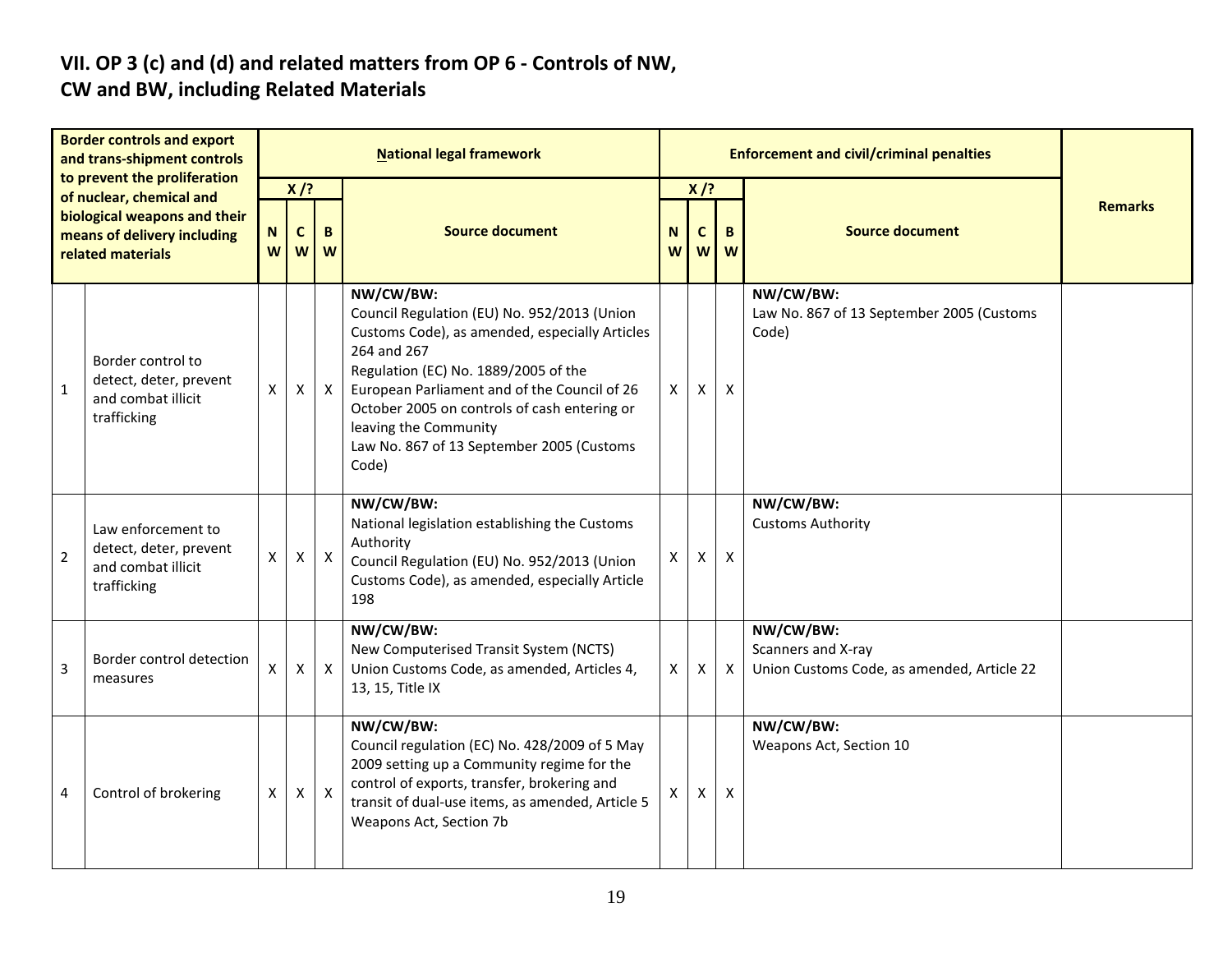| 5 | Export control<br>legislation in place                     | х                  | X            | X                | NW/CW/BW:<br>Council regulation (EC) No. 428/2009 of 5 May<br>2009, as amended<br>Weapons Act, Section 6<br>BW:<br>Law No. 474 of 17 June 2008, Section 1                                                                                                                                                                                                                                                                                                                                                                                                                                             | x | Χ        | Χ            | NW/CW/BW:<br>Act No. 474 of 14 June 2005 on the application<br>of certain European Communities Acts on<br>economic relations to third countries (Enabling<br>Act)<br>Criminal Code, Section 114h<br>Weapons Act, Section 10                                                                                                                                                                                                                                                                               |  |
|---|------------------------------------------------------------|--------------------|--------------|------------------|-------------------------------------------------------------------------------------------------------------------------------------------------------------------------------------------------------------------------------------------------------------------------------------------------------------------------------------------------------------------------------------------------------------------------------------------------------------------------------------------------------------------------------------------------------------------------------------------------------|---|----------|--------------|-----------------------------------------------------------------------------------------------------------------------------------------------------------------------------------------------------------------------------------------------------------------------------------------------------------------------------------------------------------------------------------------------------------------------------------------------------------------------------------------------------------|--|
| 6 | Licensing provisions and<br>Authority                      | $\pmb{\mathsf{X}}$ | X            | $\boldsymbol{X}$ | NW/CW/BW:<br>Council regulation (EC) No. 428/2009 of 5 May<br>2009 setting up a Community regime for the<br>control of exports, transfer, brokering and<br>transit of dual-use items, as amended, Articles<br>3, 4, 5, 9, Chapter III (intra-Community<br>transfers do not require an authorisation,<br>except for items listed in Annex IV and items<br>listed in Part 2 of Annex IV shall not be covered<br>by a general authorisation (Article 22)),<br>Annexes II (EU General Export Authorisations)<br>and IIIa and b (models)<br>Weapons Act, Sections 6, 8, 9<br>The Danish Business Authority | X | x        | $\mathsf{X}$ | NW/CW/BW:<br>Executive Order No. 475 of 14 June 2005 on<br>export of dual-use products and technology<br>(Export Executive Order)<br>Ministry of Business and Industry Consolidating<br>Act No. 474 of 14 June 2005 on the application<br>of certain European Communities Acts on<br>economic relations to third countries (Enabling<br>Act)<br>Weapons Act, Sections 6a-6d and 10<br>Criminal Code, Section 114h<br>The Danish Business Authority<br>CW:<br>Danish Enterprise and Construction Authority |  |
|   | Control lists of<br>materials, equipment<br>and technology | X                  | $\mathsf{X}$ | X                | NW/CW/BW:<br>Council regulation (EC) No. 428/2009 of 5 May<br>2009, as amended, Article 2: "dual-use items'<br>shall mean items, including software and<br>technology", Annex I                                                                                                                                                                                                                                                                                                                                                                                                                       | X | $\times$ |              | NW/CW/BW:<br>Council regulation (EC) No. 428/2009 of 5 May<br>2009, as amended, Annex I<br>Danish Enterprise and Construction Authority<br>Executive Order No. 475 of 14 June 2005 on<br>export of dual-use products and technology<br>(Export Executive Order)<br>Ministry of Business and Industry Consolidating<br>Act No. 474 of 14 June 2005 on the application<br>of certain European Communities Acts on<br>economic relations to third countries (Enabling<br>Act)                                |  |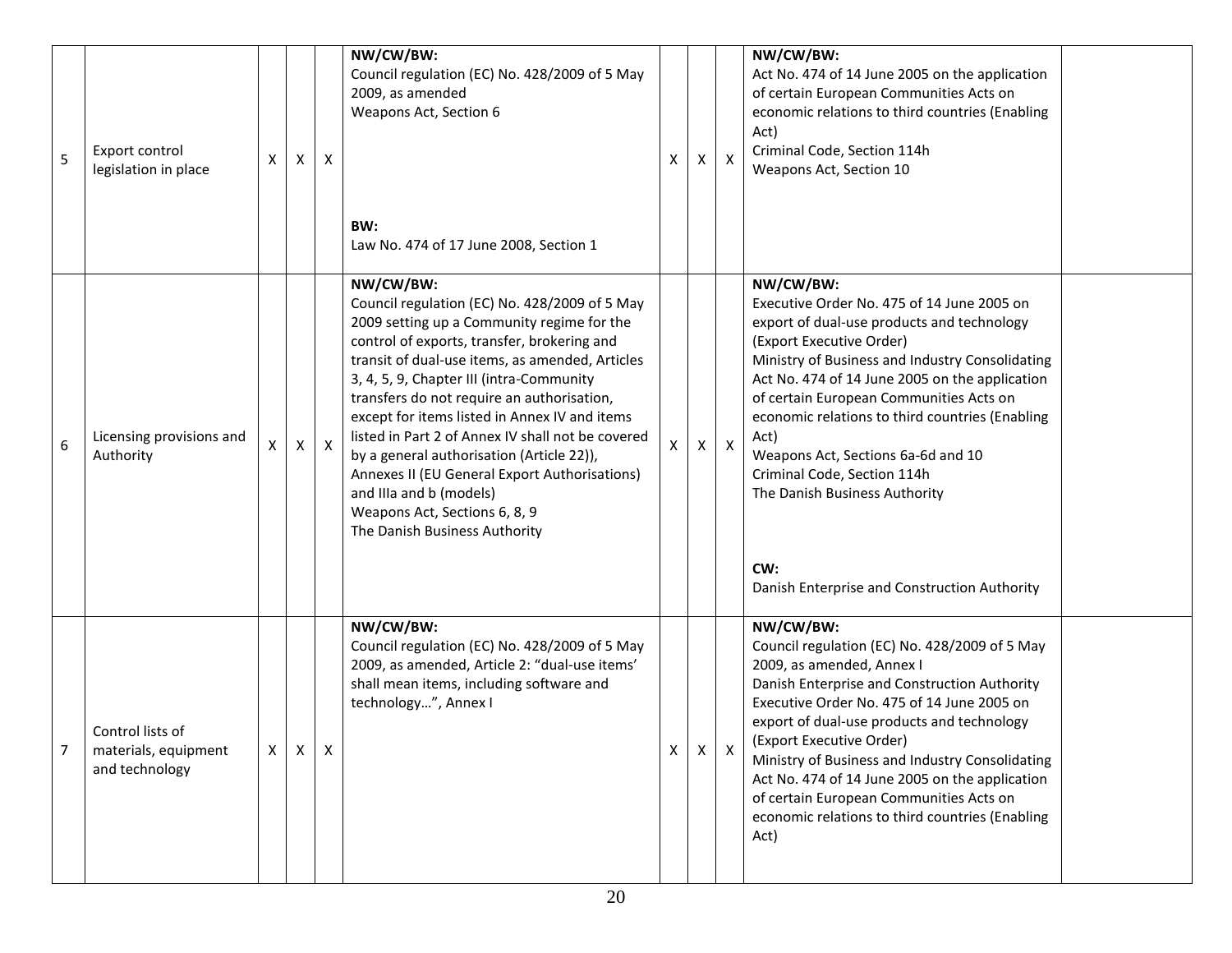|    |                                    |                |              |              | BW:<br>Annex 1 to Executive Order No. 709 of 22 June<br>2014                                                                      |          |          |              |                                                                                                                                                                                                                                                                                                                                                                                              |  |
|----|------------------------------------|----------------|--------------|--------------|-----------------------------------------------------------------------------------------------------------------------------------|----------|----------|--------------|----------------------------------------------------------------------------------------------------------------------------------------------------------------------------------------------------------------------------------------------------------------------------------------------------------------------------------------------------------------------------------------------|--|
| 8  | Intangible technology<br>transfers | $\mathsf{X}^-$ | $\mathsf{X}$ | $\mathsf{X}$ | NW/CW/BW:<br>Council regulation (EC) No. 428/2009 of 5 May<br>2009, as amended, Article 2<br>Weapons Act, Section 6, Subsection 4 | $\times$ | $\times$ | $\mathsf{X}$ | NW/CW/BW:<br>Weapons Act, Section 10                                                                                                                                                                                                                                                                                                                                                         |  |
| 9  | Inclusion of means of<br>delivery  | X              | $\mathsf{x}$ | X            | NW/CW/BW:<br>Council regulation (EC) No. 428/2009 of 5 May<br>2009, as amended, Annex I                                           | X        | x        | $\mathsf{X}$ | NW/CW/BW:<br>Danish Enterprise and Construction Authority<br>Executive Order No. 475 of 14 June 2005 on<br>export of dual-use products and technology<br>(Export Executive Order)<br>Ministry of Business and Industry Consolidating<br>Act No. 474 of 14 June 2005 on the application<br>of certain European Communities Acts on<br>economic relations to third countries (Enabling<br>Act) |  |
| 10 | End-user controls                  | X              | $\mathsf{x}$ | X            | NW/CW/BW:<br>Council regulation (EC) No. 428/2009 of 5 May<br>2009, as amended                                                    | X        | X        | $\mathsf{X}$ | NW/CW/BW:<br>Danish Enterprise and Construction Authority<br>Executive Order No. 475 of 14 June 2005 on<br>export of dual-use products and technology<br>(Export Executive Order)<br>Ministry of Business and Industry Consolidating<br>Act No. 474 of 14 June 2005 on the application<br>of certain European Communities Acts on<br>economic relations to third countries (Enabling<br>Act) |  |
| 11 | Catch all clause                   | X              | X            | $\mathsf{x}$ | NW/CW/BW:<br>Council regulation (EC) No. 428/2009 of 5 May<br>2009 as amended, Article 4                                          | X        | Χ        | $\mathsf{X}$ | NW/CW/BW:<br>Danish Enterprise and Construction Authority<br>Executive Order No. 475 of 14 June 2005 on<br>export of dual-use products and technology<br>(Export Executive Order)<br>Ministry of Business and Industry Consolidating<br>Act No. 474 of 14 June 2005 on the application<br>of certain European Communities Acts on<br>economic relations to third countries (Enabling<br>Act) |  |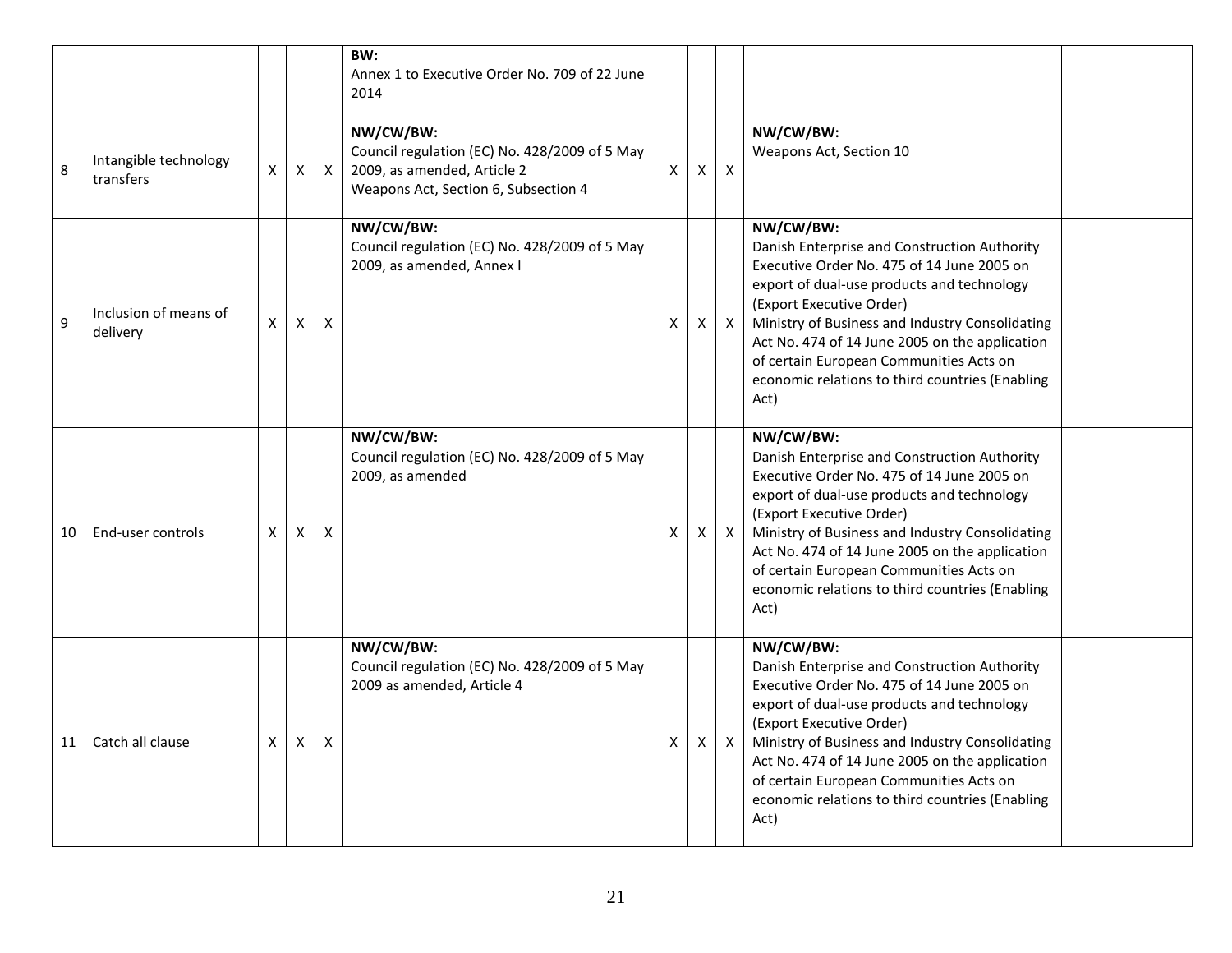| 12 | Transit control                                                                                                                        | X                  | X            | $\mathsf{X}$     | NW/CW/BW:<br>Council regulation (EC) No. 428/2009 of 5 May<br>2009, as amended, Article 6<br>Council Regulation (EU) No. 952/2013 (Union<br>Customs Code), as amended, especially Articles<br>5, 141, 158, 210, 226, 233<br>Weapons Act, Section 7a, Subsection 2                                                                                            | $\mathsf{X}$              | X            | $\mathsf{X}$   | NW/CW/BW:<br>Weapons Act, Section 10                                                                                                                                                                                                     |  |
|----|----------------------------------------------------------------------------------------------------------------------------------------|--------------------|--------------|------------------|--------------------------------------------------------------------------------------------------------------------------------------------------------------------------------------------------------------------------------------------------------------------------------------------------------------------------------------------------------------|---------------------------|--------------|----------------|------------------------------------------------------------------------------------------------------------------------------------------------------------------------------------------------------------------------------------------|--|
| 13 | Trans-shipment control                                                                                                                 | X                  | X            | $\mathsf{X}$     | NW/CW/BW:<br>Council regulation (EC) No. 428/2009 of 5 May<br>2009, as amended,<br>Council Regulation (EU) No. 952/2013 (Union<br>Customs Code), as amended<br>Weapons Act, Section 6                                                                                                                                                                        | $\mathsf{X}$              | X            | $\mathsf{X}$   | NW/CW/BW:<br>Weapons Act, Section 10                                                                                                                                                                                                     |  |
| 14 | Re-export control                                                                                                                      | X                  | X            | $\mathsf{X}$     | NW/CW/BW:<br>Council regulation (EC) No. 428/2009 of 5 May<br>2009, as amended, Article 2 (defines "re-<br>export" as an "export" for the purposes of the<br>Regulation)<br>Union Customs Code, as amended, Article 270<br>Weapons Act, Section 6                                                                                                            | $\mathsf{x}$              | X            | X              | NW/CW/BW:<br>Weapons Act, Section 10                                                                                                                                                                                                     |  |
| 15 | Control over financing of<br>exports/transhipments<br>that would contribute to<br>proliferation                                        |                    | $\mathsf{X}$ | $\boldsymbol{X}$ | NW/CW/BW:<br>Directive (EU) 2015/849 of the European<br>Parliament and of the Council of 20 May 2015<br>on the prevention of the use of the financial<br>system for the purposes of money laundering<br>or terrorist financing<br>Act on Measures to Prevent Money Laundering<br>and Financing of Terrorism, Act No. 442 of 11<br>May 2007, Sections 4 and 5 | $\mathsf{X}$              | $\mathsf{X}$ | $\mathsf{X}$   | NW/CW/BW:<br>Danish FSA established<br>Act on Measures to Prevent Money Laundering<br>and Financing of Terrorism, Act No. 442 of 11<br>May 2007, Section 37<br>Weapons Act, Section 10<br>Criminal Code, Sections 23, 114, 114a and 114b |  |
| 16 | Control over services<br>related to exports/<br>transhipments that<br>would contribute to<br>proliferation including<br>transportation | $\pmb{\mathsf{X}}$ | X            | $\boldsymbol{X}$ | NW/CW/BW:<br>Weapons Act, Section 7a, Subsection 1                                                                                                                                                                                                                                                                                                           | $\boldsymbol{\mathsf{X}}$ | X            | $\pmb{\times}$ | NW/CW/BW:<br>Weapons Act, Section 10<br>Criminal Code, Section 114(2)                                                                                                                                                                    |  |